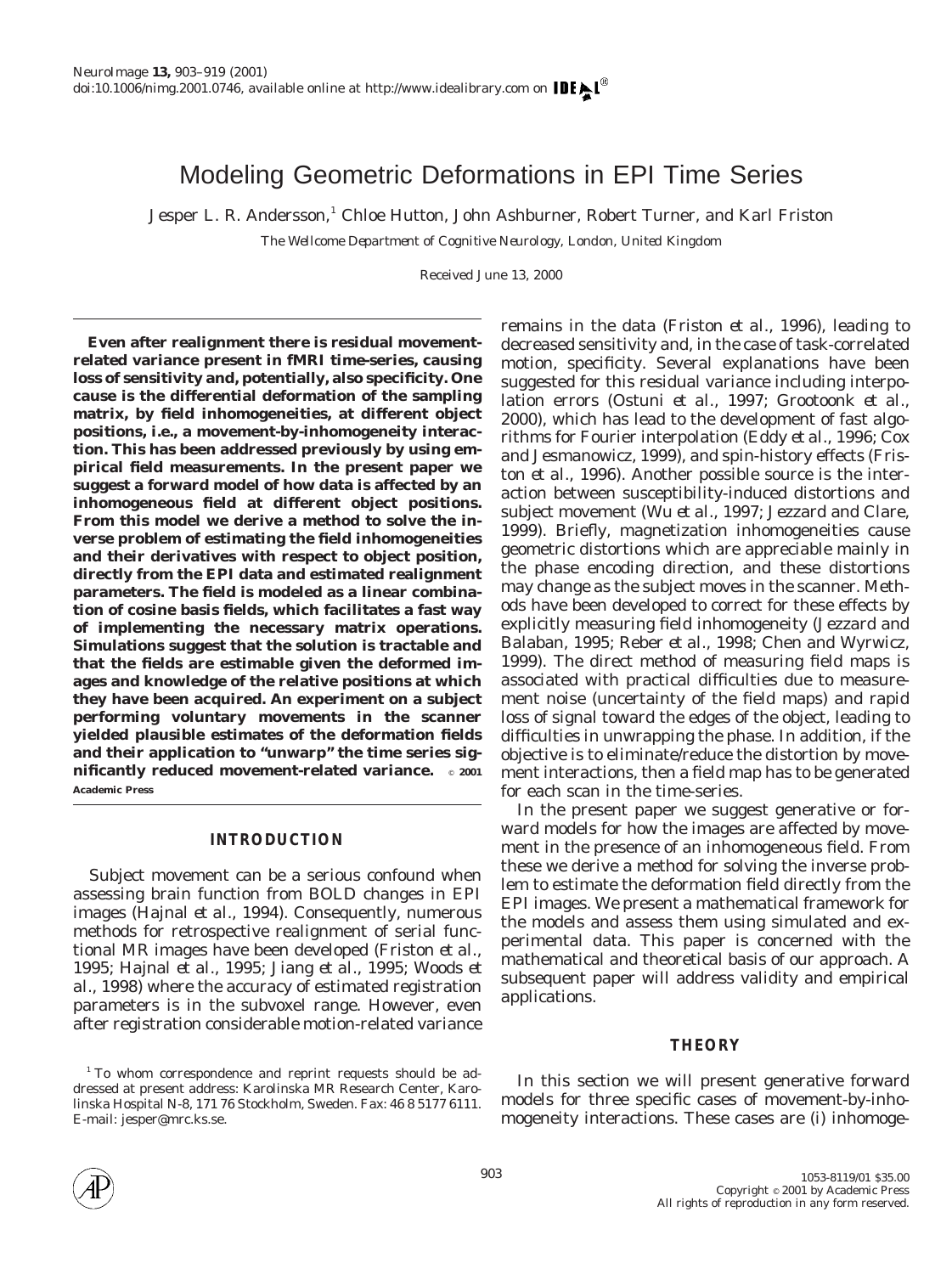neities fixed with respect to the object, (ii) inhomogeneities fixed with respect to the scanner, and (iii) inhomogeneities that change with subject movement. We will derive expressions for solving the corresponding inverse problems, which yield estimates of the deformation fields.

It will be demonstrated that the third model encompasses both the former models as special cases. It can therefore be considered as a general model.

#### *Rigid Body Image Registration*

An image can be considered as a scalar function of a vector argument such that  $f_i(\mathbf{x})$  denotes the intensity of the ith image in a time-series at the location  $\mathbf{x} = [\mathbf{x} \ \mathbf{y}]$  $[z]^{\text{T}}$ . Let  $\textbf{T}(\textbf{p})$  denote a 4  $\times$  4 rigid body transformation matrix mapping a location **x** to a new location **x**\* through  $[\mathbf{x}'^T \; 1]^T = [\mathbf{x}' \; \mathbf{y}' \; \mathbf{z}' \; 1]^T = \mathbf{T}[\mathbf{x}^T \; 1]^T$ , where **T** is parameterized through the vector **p** and contains three rotation angles and three translations. Realignment proceeds by aligning all scans to some reference scan, often the first. It involves estimating **p** for each scan by modeling the difference between the reference scan and the scan to realign using the first two terms of a Taylor expansion

$$
f_1(\mathbf{x}) \approx f_i(\mathbf{x}) + \left[\frac{\partial f_1}{\partial p_1}(\mathbf{x}) \frac{\partial f_1}{\partial p_2}(\mathbf{x}) \cdots \frac{\partial f_1}{\partial p_6}(\mathbf{x})\right] \mathbf{p}_i
$$

**p**<sub>i</sub> determines the transformation T such that  $f_1(\mathbf{x}) \approx$  $f_i(\mathbf{T}(\mathbf{p}_i)\mathbf{x})$ . By extending the equation above to all *n* voxels a least squares estimate of **p** obtains  $\hat{\mathbf{p}}_i$  =  $(A^T A)^{-1} A^T (f_1 - f_i)$ , where **A** is an  $n \times 6$  matrix containing the partial derivatives of  $f_1$ .  $f_1$  and  $f_i$  are  $n \times 1$ column vectors containing intensity values for the first and ith image at all voxels. Iterative estimates for  $\mathbf{p}_i$ can be obtained with high accuracy (Ashburner and Friston, 1999a).  $\mathbf{T}_i$  now maps the coordinates in the first image to the coordinates in the ith, i.e.,  $f_1(\mathbf{x}) \approx$  $f_i(\mathbf{T}_i\mathbf{x})$ . We denote the matrix consisting of the upper left  $3 \times 3$  partition of  $\mathbf{T}_i$ , embodying rotation alone, by **R**i.

#### *Geometric Deformations of Echoplanar Images*

In the formation of echo planar images (EPI) position is given by frequency, which is in turn determined by local field strength. For a perfectly homogenous field, combined with a perfectly linear gradient, this means that an inverse Fourier transform of the acquired data yields an image of the object sampled on a regular grid. In the presence of field inhomogeneities, e.g., caused by poor shimming or by an object causing local inhomogeneities, frequency will not change linearly with position, and geometric distortions will ensue. Due to the relatively long time during which frequency errors are

allowed to develop into phase errors, these distortions are much larger in the phase encoding direction (for EPI), and negligible in the frequency encoding direction (Jezzard and Balaban, 1995). Therefore an image intensity value, that we think represents *f*(**x**), really represents  $f(x + d(x)) = f([x \ y \ z]^T + [0 \ d(x, y, z) \ 0]^T)$ , where the value of  $d(x)$  is proportional to the field inhomogeneity at **x**. We have assumed here that the phase encoding direction coincides with the y-direction (anterior-posterior). Because the x- and z-components of **d**(**x**) are zero it might seem reasonable to represent it by a scalar valued function of a vector (i.e., *d*(**x**)) but, for reasons that will become clear later, we represent it as a vector field. Henceforth we will use the terms field inhomogeneities and deformation fields interchangeably.

### *A Model for Inhomogeneities Fixed with Respect to Object (Model 1)*

In this paper we consider three different models for how a deformation field affects data in the context of subject movements. These models correspond to three distinct cases with respect to the behaviour of the deformations when the object moves. The first case is when the deformation field moves perfectly with the object, a case we would expect to occur when the deformations are caused by the object itself and where rotations only occurred around an axis parallel to the magnetic field. Now consider two images  $f_1$  and  $f_2$  such that **T** maps  $f_2$  onto  $f_1$ . Then we have effectively sampled the object at positions given by the arguments of

$$
f_1(\mathbf{X} + \mathbf{d}(\mathbf{X})) \tag{1}
$$

for the stationary image and

$$
f_2(\mathbf{T}^{-1}\mathbf{X} + \mathbf{R}^{-1}\mathbf{d}(\mathbf{T}^{-1}\mathbf{X})) \tag{2}
$$

for the moved image. Here  $\mathbf{X} = [[\mathbf{x}_1^{\rm T} \; 1]^{\rm T} [\mathbf{x}_2^{\rm T} \; 1]^{\rm T} \dots$   $[\mathbf{x}_n^{\rm T}]$  $1$ <sup>T</sup>] denotes the one-extended  $4 \times n$  matrix containing the coordinates of all voxel centres in an object fixed system, i.e., a system defined relative to the object in the reference scan. **R** denotes the rotation part of **T** and  $d(X)$  is defined in the frame of  $f_1$ . Assuming we know **T** (or rather an estimate from rigid body realignment), we can use it to realign  $f_2$  yielding

$$
f_2(TT^{-1}X + R^{-1}d(TT^{-1}X)) = f_2(X + R^{-1}d(X)), \quad (3)
$$

which should be compared to Eq. (1) for the stationary image. Hence, despite the deformation field moving perfectly with the object, there will still be deformation-related differences after realignment.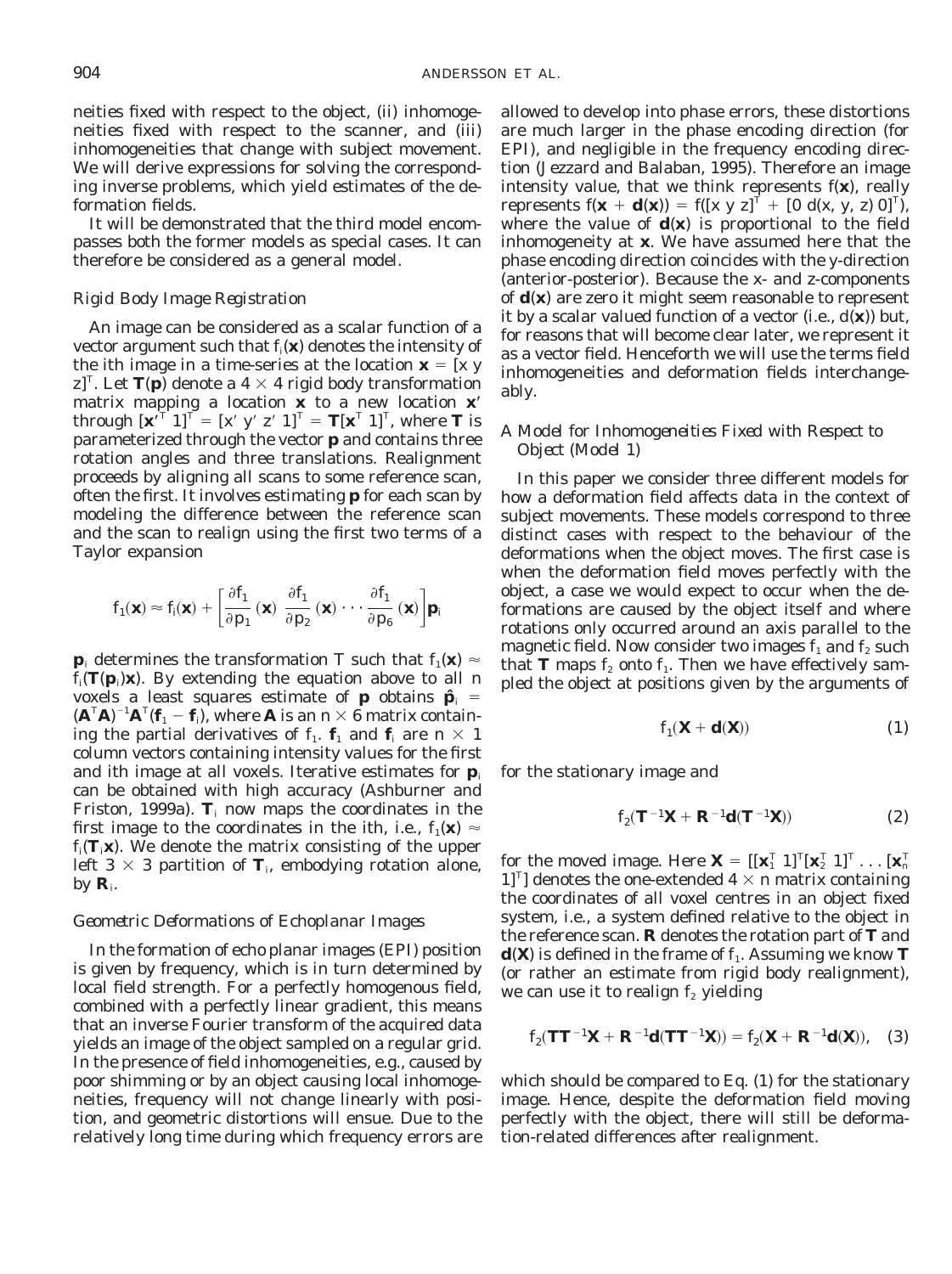

**FIG. 1.** Graphical explanation of the forward model defined by Eqs. (1) and (3). Upper left panel: shows an example of a random deformation field. The grey values indicate the deviation from a regular grid when sampling an object, where light shades indicate sampling points have been deflected upwards and dark shades indicate downwards deflection. The color bar is graded in units of voxels. The contour indicates a brain-like shape and the arrows show the direction and magnitude of apparent deformation when imaged in this deformation field. Upper middle panel: shows the resulting deformed contour. Upper right panel: shows the object following a 30° rotation, where the deformation field has rotated together with the object. Note how each point on the contour is associated with an identical arrow as in the unrotated case. Lower left panel: shows the same situation in a realigned (object) framework (which is the framework our notation uses). It is now clear that although each point is affected by a deformation of identical magnitude, it is now acting in a different direction. This is caused by the phase encode direction being stationary with respect to the scanner framework rather than the object framework. Lower middle panel: shows the resulting deformed contour for the rotated case. Lower right panel: demonstrates the mismatch between two images of an identical object imaged in identical deformation fields, but where in one case the object had been rotated. Note that according to this model differential deformations will only be introduced by rotations (i.e., it is insensitive to translations).

Intuitively this can be seen by considering lying in the scanner looking up, where the deformations serve to stretch/compress the brain (or images thereof) in the anterior-posterior direction. Now consider rotating your head to look towards the side in the scanner. Although every voxel will be affected by a deformation of identical magnitude as before, it will now be stretching/compressing the brain in the right–left direction. Obviously, after realignment this will cause differences in the realigned images, since they will have been deformed in different directions. A graphical illustration is presented in Fig. 1.

Now assume an inverse deformation field exists, denoted **d**<sup>-1</sup>, such that **X** + **d**(**X**) + **d**<sup>-1</sup>(**X** + **d**(**X**)) = **X**, which for small deformations will be reasonably approximated by  $-\mathbf{d}$ . We seek to estimate the field  $\mathbf{d}^{-1}$ that minimizes the difference between  $f_1(\mathbf{X} + \mathbf{d}(\mathbf{X}) + \mathbf{d}(\mathbf{X}))$  $\hat{\mathbf{d}}^{-1}(\mathbf{X})$ ) and  $f_2(\mathbf{X} + \mathbf{R}^{-1}\mathbf{d}(\mathbf{X}) + \mathbf{R}^{-1}\hat{\mathbf{d}}^{-1}(\mathbf{X}))$ , where  $f_2$  is in a realigned framework (i.e.,  $X = TX'$ , where X' is the grid onto which  $f_2$  was originally sampled). Assume the shape of  $\hat{\mathbf{d}}^{-1}$  is known, but not its magnitude, i.e., that  $\hat{\mathbf{d}}^{-1} = \beta \mathbf{b}$ , where **b** is a known field and  $\beta$  is an unknown scalar. We may now express  $f_1(\mathbf{x}_i)$  and  $f_2(\mathbf{x}_i)$  as a function of  $\beta$  as the first two terms of a Taylor expansion such that

 $f_1(\mathbf{x}_i, \beta)$ 

$$
\approx f_{1}(\mathbf{x}_{i}, 0) + \beta \left[ \frac{\partial f_{1}}{\partial x} \left( \mathbf{x}_{i} \right) \frac{\partial f_{1}}{\partial y} \left( \mathbf{x}_{i} \right) \frac{\partial f_{1}}{\partial z} \left( \mathbf{x}_{i} \right) \right] \left[ \begin{array}{c} 0 \\ b(\mathbf{x}_{i}) \\ 0 \end{array} \right] \tag{4}
$$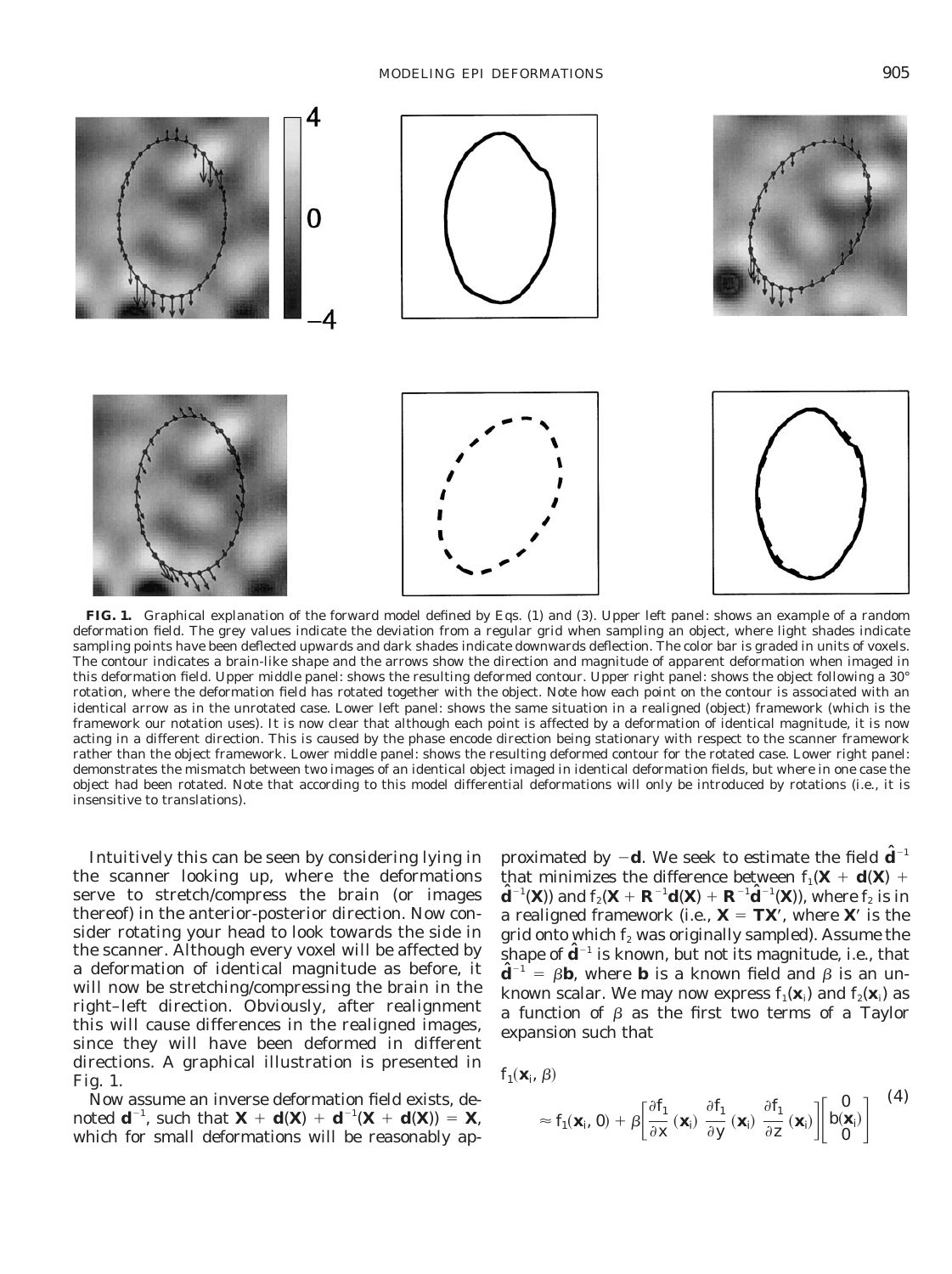and

 $f_2(\mathbf{x}_i, \beta)$ 

$$
\approx f_2(\mathbf{x}_i, 0) + \beta \left[ \frac{\partial f_1}{\partial x} \left( \mathbf{x}_i \right) \frac{\partial f_1}{\partial y} \left( \mathbf{x}_i \right) \frac{\partial f_1}{\partial z} \left( \mathbf{x}_i \right) \right] \mathbf{R}^{-1} \left[ \begin{array}{c} 0 \\ b(\mathbf{x}_i) \\ 0 \end{array} \right], \tag{5}
$$

where the derivative of  $f_1$  is used in both expressions for computational convenience. Finding the  $\beta$  for which  $f_1(\mathbf{x}_i, \beta) = f_2(\mathbf{x}_i, \beta)$  means solving the equation

$$
f_1(\mathbf{x}_i) - f_2(\mathbf{x}_i)
$$
  
=  $\beta \left[ \frac{\partial f_1}{\partial x} (\mathbf{x}_i) \frac{\partial f_1}{\partial y} (\mathbf{x}_i) \frac{\partial f_1}{\partial z} (\mathbf{x}_i) \right] (\mathbf{R}^{-1} - \mathbf{I}) \left[ \frac{\partial}{\partial y} \right]$  (6)

for  $\beta$ . Extending this by minimizing the differences between  $f_1(\mathbf{x}_i, \beta)$  and  $f_2(\mathbf{x}_i, \beta)$  across all voxels we get

$$
\begin{bmatrix}\nf_1(\mathbf{x}_1) - f_2(\mathbf{x}_1) \\
f_1(\mathbf{x}_2) - f_2(\mathbf{x}_2) \\
\vdots \\
f_1(\mathbf{x}_n) - f_2(\mathbf{x}_n)\n\end{bmatrix}
$$
\n
$$
= \beta \begin{bmatrix}\n\frac{\partial f_1}{\partial x} (\mathbf{x}_1) & \frac{\partial f_1}{\partial y} (\mathbf{x}_1) & \frac{\partial f_1}{\partial z} (\mathbf{x}_1) \\
\frac{\partial f_1}{\partial x} (\mathbf{x}_2) & \frac{\partial f_1}{\partial y} (\mathbf{x}_2) & \frac{\partial f_1}{\partial z} (\mathbf{x}_2) \\
\vdots \\
\frac{\partial f_1}{\partial x} (\mathbf{x}_n) & \frac{\partial f_1}{\partial y} (\mathbf{x}_n) & \frac{\partial f_1}{\partial z} (\mathbf{x}_n)\n\end{bmatrix}\n\begin{bmatrix}\n\mathbf{R}^{-1} - \mathbf{I} \\
\mathbf{b}(\mathbf{x}_1) \\
\mathbf{0}\n\end{bmatrix} + \epsilon
$$
\n
$$
\begin{bmatrix}\n\frac{\partial f_1}{\partial x} (\mathbf{x}_n) & \frac{\partial f_1}{\partial y} (\mathbf{x}_n) & \frac{\partial f_1}{\partial z} (\mathbf{x}_n) \\
\frac{\partial f_1}{\partial x} (\mathbf{x}_n) & \frac{\partial f_1}{\partial z} (\mathbf{x}_n)\n\end{bmatrix}\n\begin{bmatrix}\n\mathbf{R}^{-1} - \mathbf{I} \\
\mathbf{b}(\mathbf{x}_n) \\
\mathbf{0}\n\end{bmatrix}
$$
\n(7)

or in a more convenient notation

$$
[\mathbf{f}_1 - \mathbf{f}_2] = \beta [((\nabla \mathbf{f}_1) \mathbf{R}^{-1} - \nabla \mathbf{f}_1)_y \times b(\mathbf{X})] + \epsilon, \quad (8)
$$

where  $\nabla$  denotes gradient, the y subscript indicates that only that component is considered,  $\times$  denotes Hadamard (or direct) product and *b*(**X**) denotes the column vector of deformations at all locations  $\mathbf{x}_1$ ,  $\mathbf{x}_2 \cdot \cdot \cdot \mathbf{x}_n$ 

Of course we do not know the shape of the deformations, but we can model them as a linear combination of "known" basis-warps. In this paper we use the discrete cosine set of transformations (DCT), which has previously been used to represent inter-subject shape differences (Ashburner and Friston, 1999b). Equation 8 then changes to

$$
\begin{aligned} [\mathbf{f}_1 - \mathbf{f}_2] \\ &= \lfloor \mathbf{D}_y \times b_1(\mathbf{X}) \mathbf{D}_y \times b_2(\mathbf{X}) \cdots \mathbf{D}_y \times b_l(\mathbf{X}) \rfloor \boldsymbol{\beta} + \epsilon, \end{aligned} \tag{9}
$$

where  $\mathbf{D}_y$  denotes  $((\nabla \mathbf{f}_1)\mathbf{R}^{-1} - \nabla \mathbf{f}_1)_y$ ,  $b_1$  to  $b_i$  denotes the set of *l* basis warps of increasing frequency and where  $\beta$  is an  $l \times 1$  column vector of parameter estimates.

Finally, let us extend this to the entire time series, thereby restricting the solution to a single deformation field that is common to all time points. Let us denote, as above, the transformation matrix mapping  $f_i$  onto  $f_1$ by  $\mathbf{T}_i$ , and the corresponding rotation matrix with  $\mathbf{R}_i$ . Further let  $((\nabla \mathbf{f}_1)\mathbf{R}_1^{-1} - \nabla \mathbf{f}_1)_y$  be denoted by  $\mathbf{D}_{iy}$ . Then a model for the time series becomes

$$
\mathbf{f}_1 - \mathbf{f}_2
$$
\n
$$
\mathbf{f}_1 - \mathbf{f}_3
$$
\n
$$
\mathbf{f}_1 - \mathbf{f}_2
$$
\n
$$
\mathbf{f}_2 - \mathbf{f}_3
$$
\n
$$
= \begin{bmatrix}\n\mathbf{D}_{2y} \times b_1(\mathbf{X}) & \mathbf{D}_{2y} \times b_2(\mathbf{X}) \cdots \mathbf{D}_{2y} \times b_l(\mathbf{X}) \\
\mathbf{D}_{3y} \times b_1(\mathbf{X}) & \mathbf{D}_{3y} \times b_2(\mathbf{X}) \cdots \mathbf{D}_{3y} \times b_l(\mathbf{X}) \\
\vdots & \vdots & \ddots & \vdots \\
\mathbf{D}_{my} \times b_1(\mathbf{X}) & \mathbf{D}_{my} \times b_2(\mathbf{X}) \cdots \mathbf{D}_{my} \times b_l(\mathbf{X})\n\end{bmatrix}
$$
\n(10)\n
$$
\mathbf{B} + \epsilon
$$

or

 $\overline{\phantom{a}}$ 

$$
\mathbf{y}_{mn\times 1} = \mathbf{A}_{mn\times l} \mathbf{\beta}_{l\times 1} + \epsilon_{mn\times 1},\tag{11}
$$

which is solved for  $\beta$  in a least squares sense through  $\hat{\beta} = (A^T A)^{-1} A^T y$ . By iterative resampling of images and derivatives based on the current estimate of the deformation field, we can estimate the deformation field based on our forward model. The problem with the suggested model is that our design matrix **A** gets prohibitively large. For a typical study, *n* (number of voxels) is 64<sup>3</sup> , *m* (number of scans) is in the order of hundreds (say 200), and *l* (the number of basis warps) is in the order  $8^3$  to  $12^3$ . Hence a typical size of  $\bf A$  would be  $52 \cdot 10^6 \times 1000$ , and even though we need never store  $\bf{A}$  explicitly,  ${\bf A}^T{\bf A}$  would consist of more than half a million unique elements, each requiring 52 million multiplications and additions for its estimation.

Luckily the form of **A** allows the same form of speed up as suggested by Ashburner and Friston (1999b). Briefly, it capitalizes on the factorization of the basis warps given by

$$
[\mathbf{b}_1(\mathbf{X}) \ \mathbf{b}_2(\mathbf{X}) \ \cdots \ \mathbf{b}_l(\mathbf{X})] = \mathbf{B} = \mathbf{B}_z \ \otimes \ \mathbf{B}_y \ \otimes \ \mathbf{B}_x, \quad (12)
$$

where  $\otimes$  denotes Kronecker tensor product and where  $\mathbf{B}_x$  is the  $n_x \times l_x$  matrix of the first  $l_x$  components of a DCT defined on a grid of size  $n_x$ , and where  $n_x$  is the size (in voxels) of the image volume in the x-direction,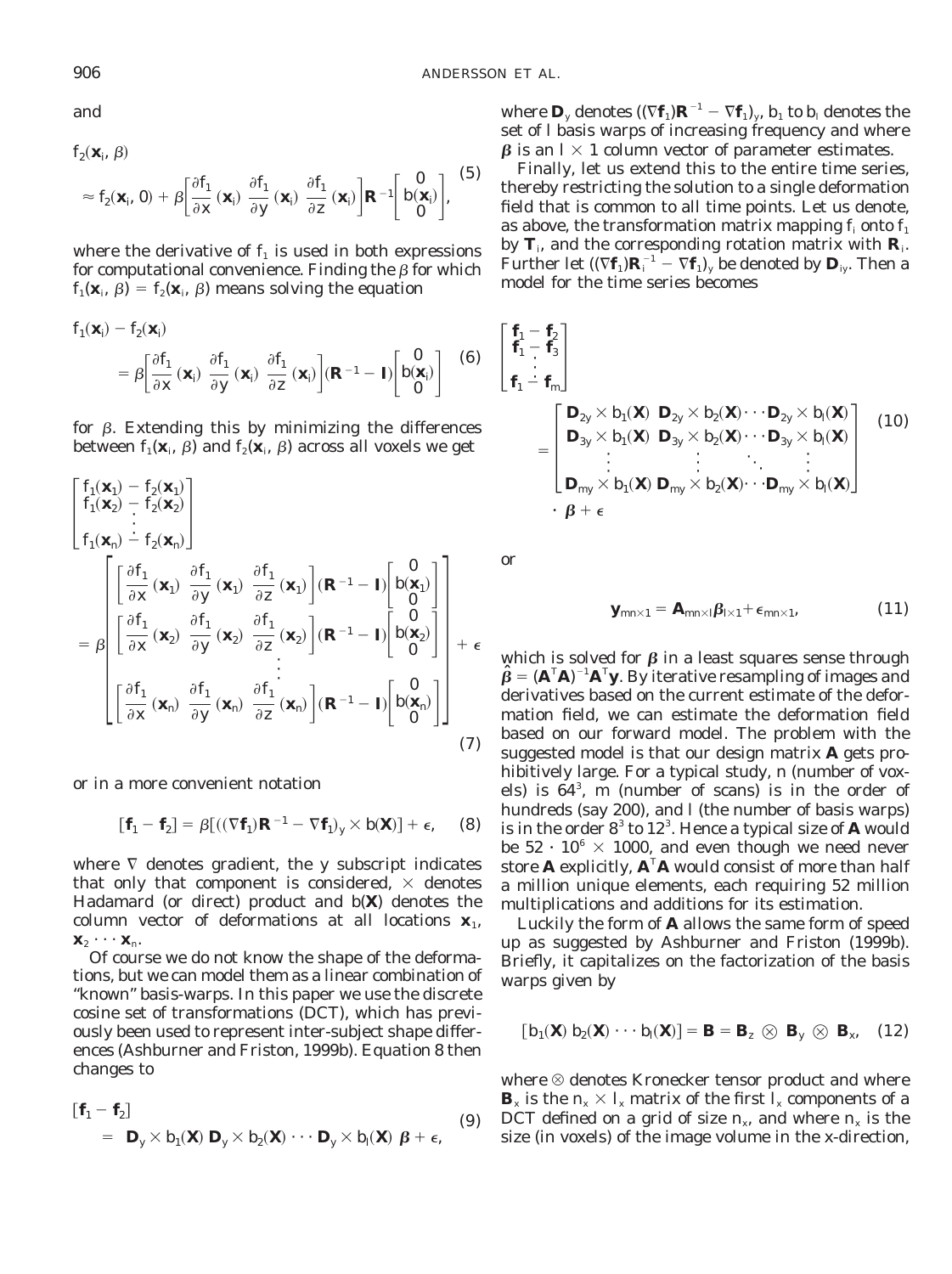

**FIG. 2.** Graphical explanation of the forward model defined by Eqs. (13) and (15). Upper left panel: shows an example of a random deformation field. The grey values indicate the deviation from a regular grid when sampling an object, where bright shades indicate sampling points have been deflected upwards and dark shades indicate downwards deflection. The color bar is graded in units of voxels. The contour indicates a vaguely brain like shape and the arrows shows direction and magnitude of apparent deformation of such an object when being imaged in this deformation field. Upper middle panel: shows the resulting deformed contour. Upper right panel: shows the object following a 30° rotation, where the deformation field is stationary with respect to the scanner. Note how each point on the contour has now moved to a different part of the deformation field, and is now associated with a different arrow compared to the unrotated case. Lower left panel: shows the same situation in a realigned (object) framework. Note how each point is affected by a deformation of different magnitude acting in a different direction compared to the unrotated case. Lower middle panel: shows the resulting deformed contour for the rotated case. Lower right panel: demonstrates the mismatch between two images of an identical object imaged in identical deformation fields, but where, in one case, the object had been rotated with respect to both the phase encode direction and the deformation field. Note that according to this model differential deformations will be introduced by rotations and translations alike. Note also how for a given field and "movement" the mismatch is larger than that given by Eqs. (1) and (3) (Fig. 1), since there are now two effects contributing to it.

and where  $I_x$  is the order of the warp in the x-direction (equivalent for  $\mathbf{B}_y$  and  $\mathbf{B}_z$ ).

*Model for Inhomogeneities Fixed with Respect to Scanner (Model 2)*

As our next model consider the case where the deformation field is fixed with respect to the scanner frame, e.g., as a result of a poor/failed shim. Equation (1) above, describing the forward model, becomes

$$
f_1(\mathbf{X} + \mathbf{d}(\mathbf{X})) \tag{13}
$$

for the stationary image and

$$
f_2(\mathbf{T}^{-1}\mathbf{X} + \mathbf{R}^{-1}\mathbf{d}(\mathbf{X})) \tag{14}
$$

for the moved image which, after realignment, means that we equate  $f_1(\mathbf{X} + \mathbf{d}(\mathbf{X}))$  with

$$
f_2(\mathbf{TT}^{-1}\mathbf{X} + \mathbf{R}^{-1}\mathbf{d}(\mathbf{TX})) = f_2(\mathbf{X} + \mathbf{R}^{-1}\mathbf{d}(\mathbf{TX})). \quad (15)
$$

The intuition for this model is to consider a distorting mirror at a fair ground. Clearly the deformation field is stationary in time, but as you move your head in front of the mirror the image you "acquire" will change since you sample the deformation field at different positions. Even if you were able to "realign" these images they would still look different due to differential deformations. Figure 2 illustrates this model.

Making the same assumption as above regarding the "known" shape of the deformation field and the exis-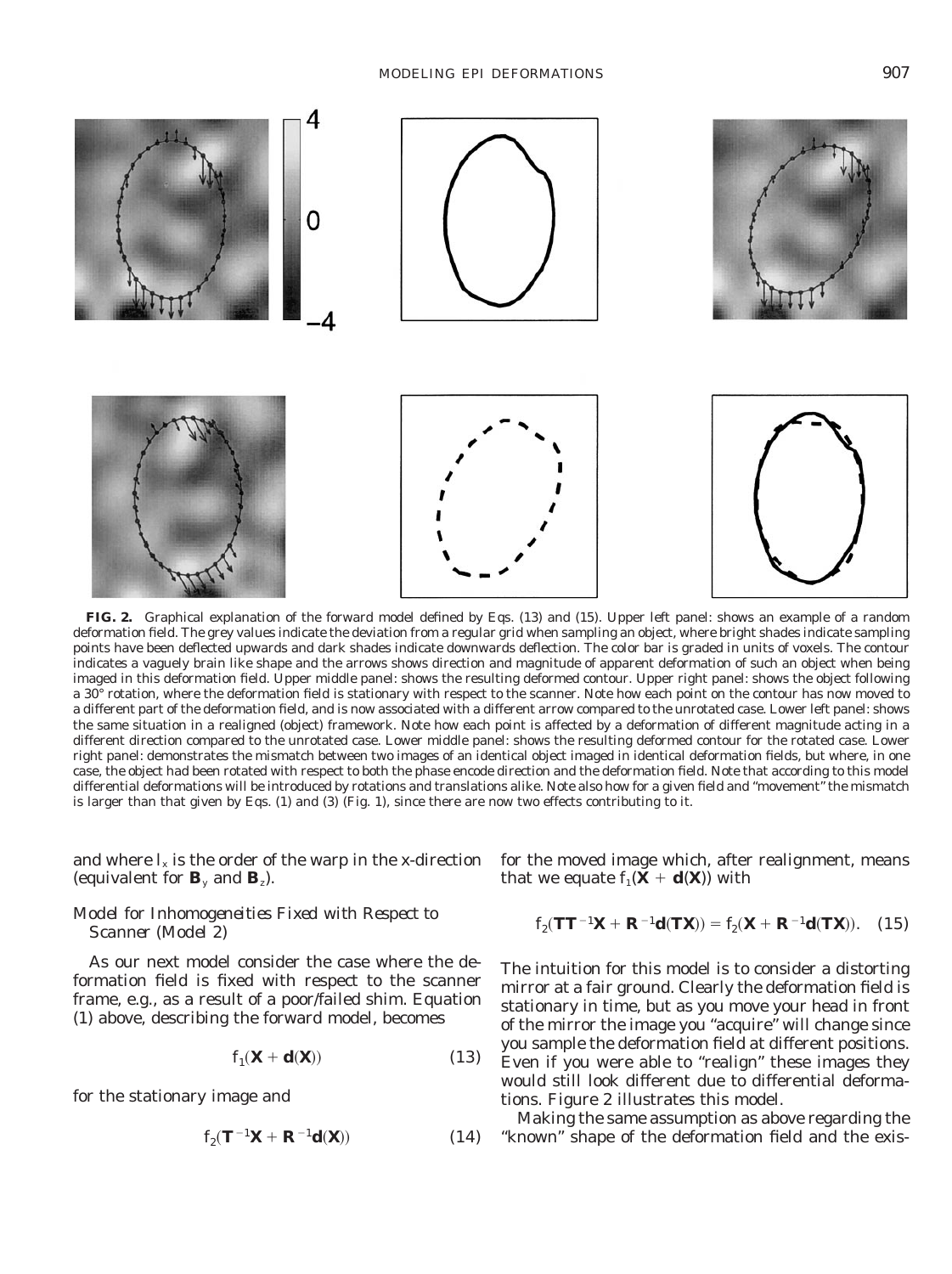tence of an inverse field, the image intensities of the stationary and moved scans depend on  $\beta$  according to

$$
f_1(\mathbf{x}_i, \beta) \approx f_1(\mathbf{x}_i, 0)
$$
  
+  $\beta \left[ \frac{\partial f_1}{\partial x} (\mathbf{x}_i) \frac{\partial f_1}{\partial y} (\mathbf{x}_i) \frac{\partial f_1}{\partial z} (\mathbf{x}_i) \right] \left[ \begin{matrix} 0 \\ b(\mathbf{x}_i) \\ 0 \end{matrix} \right]$  (16)

and

$$
f_2(\mathbf{x}_i, \beta) \approx f_2(\mathbf{x}_i, 0)
$$
  
+  $\beta \left[ \frac{\partial f_1}{\partial x} (\mathbf{x}_i) \frac{\partial f_1}{\partial y} (\mathbf{x}_i) \frac{\partial f_1}{\partial z} (\mathbf{x}_i) \right] \mathbf{R}^{-1} \left[ b \left( \mathbf{T} \begin{bmatrix} \mathbf{x}_i \\ 1 \end{bmatrix} \right) \right]$  (17)

Extending this to all voxels gives us the equivalent to Eq. (8)

$$
\begin{aligned} [\mathbf{f}_1 - \mathbf{f}_2] &= \beta \Big[ \left( (\nabla \mathbf{f}_1) \mathbf{R}^{-1} \right)_y \times b \Big( \Big( \mathbf{T} \Big[ \begin{array}{c} \mathbf{X}^T \\ \mathbf{1}_{1 \times n} \end{array} \Big] \Big)^T \Big) \\ &- \nabla \mathbf{f}_{1y} \times b(\mathbf{X}) \Big] + \epsilon. \end{aligned} \tag{18}
$$

Recognizing that for a field modeled as a linear combination of basis warps  $b(TX) = \beta_1 b_1(TX)$  $\beta_2$ **b**<sub>2</sub>(**TX**) +...  $\beta_1$ **b**<sub>1</sub>(**TX**) (where **TX** is used as a shorthand for the one-extended formulation) we get

$$
\begin{aligned} \left[\mathbf{f}_1 - \mathbf{f}_2\right] \\ &= \left[ (\mathbf{DR}^{-1})_y \times b_1(\mathbf{TX}) - \mathbf{D}_y \times b_1(\mathbf{X}) \cdots (\mathbf{DR}^{-1})_y \right] \quad (19) \\ &\times b_f(\mathbf{TX}) - \mathbf{D}_y \times b_f(\mathbf{X}) \right] \boldsymbol{\beta} + \epsilon. \end{aligned}
$$

Extending it to the entire time series gives

$$
\begin{bmatrix}\n\mathbf{f}_1 - \mathbf{f}_2 \\
\mathbf{f}_1 - \mathbf{f}_3 \\
\mathbf{f}_1 - \mathbf{f}_3 \\
\mathbf{f}_1 - \mathbf{f}_2\n\end{bmatrix} = \begin{bmatrix}\n(\mathbf{D}\mathbf{R}_2^{-1})_y \times b_1(\mathbf{T}_2\mathbf{X}) - \mathbf{D}_y \times b_1(\mathbf{X}) \cdots (\mathbf{D}\mathbf{R}_2^{-1})_y \times b_l(\mathbf{T}_2\mathbf{X}) - \mathbf{D}_y \times b_l(\mathbf{X}) \\
(\mathbf{D}\mathbf{R}_3^{-1})_y \times b_1(\mathbf{T}_3\mathbf{X}) - \mathbf{D}_y \times b_1(\mathbf{X}) \cdots (\mathbf{D}\mathbf{R}_3^{-1})_y \times b_l(\mathbf{T}_3\mathbf{X}) - \mathbf{D}_y \times b_l(\mathbf{X}) \\
\vdots \\
(\mathbf{D}\mathbf{R}_m^{-1})_y \times b_1(\mathbf{T}_m\mathbf{X}) - \mathbf{D}_y \times b_1(\mathbf{X}) \cdots (\mathbf{D}\mathbf{R}_m^{-1})_y \times b_l(\mathbf{T}_m\mathbf{X}) - \mathbf{D}_y \times b_l(\mathbf{X})\n\end{bmatrix}\n\mathbf{\beta} + \epsilon,
$$
\n(20)

which may again be solved iteratively in a least squares sense.

# *Model for Inhomogeneities Changing with the Position of the Object (Model 3)*

The final model is where the distorting field changes as the subject moves in the scanner. An example of this would be where the head, a convex object with aircavities, is subject to out of plane rotation such that new configurations of air to matter are encountered by the magnetic flux. Because the resulting magnetization changes as the subject moves, there is no single deformation field common to all the images and the problem may seem intractable. However, we can reformulate the problem and attempt to model the derivatives of the deformation field with respect to object movement. Suppose we have a field *d*(**x**, **q**), which describes the deformation at a position **x** in the space of an object positioned according to some parameter vector **q**. Then the deformation for a position **q** +  $\Delta$ **q** can be approximated with the first two terms of a Taylor expansion as

$$
d(\mathbf{x}, \mathbf{q} + \Delta \mathbf{q}) \approx d(\mathbf{x}, \mathbf{q})
$$
  
+ 
$$
\left[\frac{\partial d}{\partial q_1}(\mathbf{x}, \mathbf{q}) \frac{\partial d}{\partial q_2}(\mathbf{x}, \mathbf{q}) \cdots \frac{\partial d}{\partial q_k}(\mathbf{x}, \mathbf{q})\right] \Delta \mathbf{q},
$$
 (21)

where *k* is the number of parameters needed to describe the position. Now the actual positions in which we sample our stationary and moved images become the arguments of

$$
f_1(\mathbf{X} + \mathbf{d}(\mathbf{X})) \tag{22}
$$

and

$$
f_2(\mathbf{T}^{-1}\mathbf{X} + \mathbf{R}^{-1}\mathbf{d}(\mathbf{X}) + \mathbf{R}^{-1}D(\mathbf{d}(\mathbf{X}))\Delta\mathbf{q}),
$$
 (23)

respectively, where  $D(\mathbf{d}(\mathbf{X}))$  denotes the partial derivatives of  $\mathbf{d}_y$  with respect to **q** evaluated at all points **X**. We will derive a model where we attempt to estimate both the field at the point in position space given by **q**, and its partial derivatives with respect to **q**. This implies that we simultaneously model  $k + 1$  fields, which remains tractable providing that  $m \geq k$ .

We assume again that the fields are known (denoted *b*,  $\partial b/\partial q_1$ ,  $\partial b/\partial q_2$ , ...,  $\partial b/\partial q_k$  and that the corresponding scalars are given by  $\beta$ ,  $\beta^1$ ,  $\beta^2$ , ...,  $\beta^k$ . Then the dependence of our stationary image on  $\beta-\beta^k$ becomes

$$
f_1(\mathbf{x}_i, \beta) \approx f_1(\mathbf{x}_i) + \beta \left[ \frac{\partial f_1}{\partial x} \left( \mathbf{x}_i \right) \frac{\partial f_1}{\partial y} \left( \mathbf{x}_i \right) \frac{\partial f_1}{\partial z} \left( \mathbf{x}_i \right) \right] \left[ \frac{\mathbf{0}}{\mathbf{0}} \mathbf{x}_i \right] \tag{24}
$$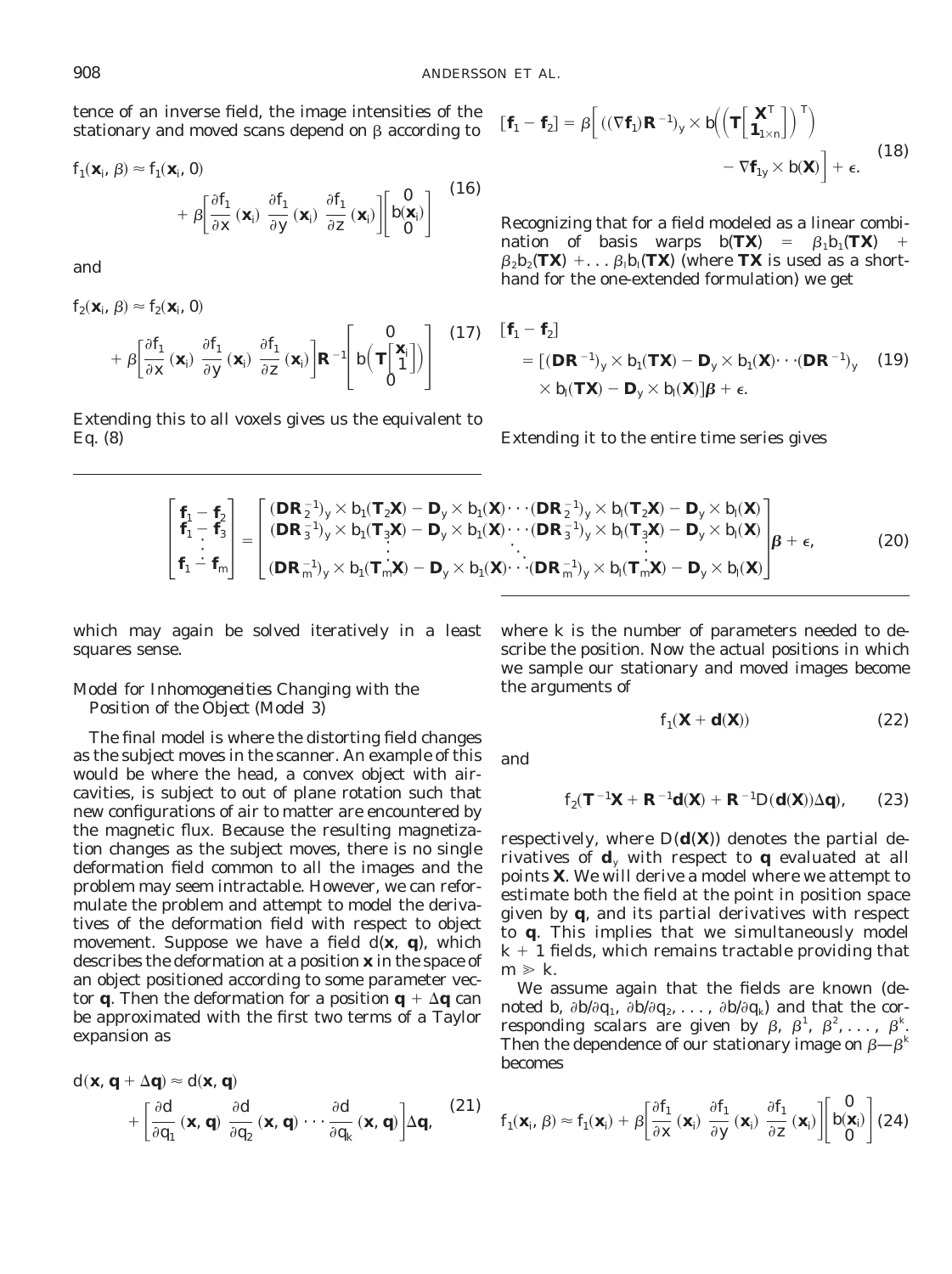and for the moved image

τ.

$$
f_2(\mathbf{x}_i, \beta) \approx f_2(\mathbf{x}_i) + \beta(\nabla f_1(\mathbf{x}_i)) \mathbf{R}^{-1} \begin{bmatrix} 0 \\ b(\mathbf{x}_i) \\ 0 \end{bmatrix} + \beta^1(\nabla f_1(\mathbf{x}_i)) \mathbf{R}^{-1} \begin{bmatrix} 0 \\ \frac{\partial b}{\partial q_1} \\ 0 \end{bmatrix} \Delta q_1 + \cdots
$$
\n(25)

By analogy with the earlier models we can solve for  $\beta-\beta^k$  in a least squares sense through

$$
\begin{aligned} [\mathbf{f}_1 - \mathbf{f}_2] &= \left[ \left( (\nabla \mathbf{f}_1) \mathbf{R}^{-1} - \nabla \mathbf{f}_1 \right)_y \times b(\mathbf{X}) \, \Delta q_1 \, (\Delta \mathbf{f}_1) \mathbf{R}^{-1} \right. \\ &\times \frac{\partial b}{\partial q_1} \left( \mathbf{X} \right) \dots \left[ \begin{matrix} \beta \\ \beta^1 \\ \vdots \end{matrix} \right] + \epsilon. \end{aligned} \tag{26}
$$

If we model both the field at object position **q** and itsderivatives as linear combinations of DCT basis warps we obtain

$$
[\mathbf{f}_1 - \mathbf{f}_2]
$$

$$
= [(\mathbf{DR}^{-1} - \mathbf{D}) \times \mathbf{b}_1 \cdots (\mathbf{DR}^{-1} - \mathbf{D}) \times \mathbf{b}_l
$$
  
\n
$$
\Delta q_1 \mathbf{DR}^{-1} \times \mathbf{b}_1 \Delta q_1 \mathbf{DR}^{-1} \times \mathbf{b}_2 \cdots
$$
  
\n
$$
\Delta q_k \mathbf{DR}^{-1} \times \mathbf{b}_l] \times \begin{bmatrix} \beta \\ \beta^1 \\ \vdots \\ \beta^k \end{bmatrix} + \epsilon,
$$
\n(27)

where **D** denotes  $\nabla \mathbf{f}_1$ ,  $\mathbf{DR}^{-1}$  denotes  $(\nabla \mathbf{f}_1)\mathbf{R}^{-1}$ ,  $\mathbf{b}_1$  denotes the ith basis warps evaluated at all points in **X**, and where it is implicit that only the y-direction is considered. Note that all fields are now modeled using the same basis set, but each field is still distinct because it comprises different linear combinations as given by the  $k + 1$  column vectors  $\beta - \beta^k$  of size  $l \times 1$ .

Finally we extend the model to the full time series

$$
\begin{bmatrix}\n\mathbf{f}_1 - \mathbf{f}_2 \\
\mathbf{f}_1 - \mathbf{f}_3 \\
\mathbf{f}_1 - \mathbf{f}_3 \\
\mathbf{f}_1 - \mathbf{f}_m\n\end{bmatrix} = \begin{bmatrix}\n(\mathbf{DR}_2^{-1} - \mathbf{D}) \times \mathbf{b}_1 \cdots (\mathbf{DR}_2^{-1} - \mathbf{D}) \times \mathbf{b}_1 \Delta_2 q_1 \mathbf{DR}_2^{-1} \times \mathbf{b}_1 \Delta_2 q_1 \mathbf{DR}_2^{-1} \times \mathbf{b}_2 \cdots \Delta_2 q_k \mathbf{DR}_2^{-1} \times \mathbf{b}_l \\
(\mathbf{DR}_3^{-1} - \mathbf{D}) \times \mathbf{b}_1 \cdots (\mathbf{DR}_3^{-1} - \mathbf{D}) \times \mathbf{b}_1 \Delta_3 q_1 \mathbf{DR}_3^{-1} \times \mathbf{b}_1 \Delta_3 q_1 \mathbf{DR}_3^{-1} \times \mathbf{b}_2 \cdots \Delta_3 q_k \mathbf{DR}_3^{-1} \times \mathbf{b}_l\n\end{bmatrix}\n\begin{bmatrix}\n\boldsymbol{\beta} \\
\boldsymbol{\beta} \\
\boldsymbol{\beta} \\
\boldsymbol{\beta}\n\end{bmatrix} + \boldsymbol{\epsilon},
$$
\n
$$
(\mathbf{DR}_m^{-1} - \mathbf{D}) \times \mathbf{b}_1 \cdots (\mathbf{DR}_m^{-1} - \mathbf{D}) \times \mathbf{b}_1 \Delta_m q_1 \mathbf{DR}_m^{-1} \times \mathbf{b}_1 \Delta_m q_1 \mathbf{DR}_m^{-1} \times \mathbf{b}_2 \cdots \Delta_m q_k \mathbf{DR}_m^{-1} \times \mathbf{b}_l\n\end{bmatrix}\n\begin{bmatrix}\n\boldsymbol{\beta} \\
\boldsymbol{\beta} \\
\boldsymbol{\beta} \\
\boldsymbol{\beta}\n\end{bmatrix} + \boldsymbol{\epsilon},
$$
\n(28)

where  $\Delta_i q_j$  denotes the difference in object position parameter *j* between the ith scan and scan 1.

The two previous models can both be seen as special cases of this "general" model, in that Eq. (28) reduces to the first model (Eq. (10)) when  $\boldsymbol{\beta}^1$ — $\boldsymbol{\beta}^k$  are all 0. Furthermore, when the "true" model conforms to Eq. (20), the general model, using the three translations and three rotations as **q**, gives a good approximation. In this instance  $\beta^1$ - $\beta^k$  would generate derivative fields that are simply the partial derivatives of the stationary field with respect to translations and rotations of the field itself. It may seem unwarranted to formulate a model that has a design matrix the size of  $mn \times (k + 1)$ *l*, corresponding to about 52  $\cdot$  $10^6 \times 7000$  (assuming 200 64  $\times$  64  $\times$  64 scans modeling fields with  $10 \times 10 \times 10$  basis functions) if we want only to model a static field. However, the form of the design matrix in Eq. (28) lends itself to the Kronecker product formulation, making the inversion of  $A^T A$  (of size  $(k + 1)I \times (k + 1)I$ ) the rate limiting step, rather than its calculation.

One may often be interested in letting **q** be a subset of the parameters describing the rigid body transformation.

For example, we could postulate that, for a head moving in a well-shimmed scanner, the main source of deformations is induced by the head itself. These deformations would follow the head (i.e., move according to model 1), but, in addition, change in the presence of rotations around the x- and/or y-axis. One would model this case using Eq. (28) with **q** containing only those rotation angles (needless to say all rotation parameters are used for **R**<sub>i</sub>), yielding a design matrix of size  $mn \times 3l$ .

Empirical studies may show that the effect of the differences in the direction of the deformation field (i.e., model 1, or the first *l* columns of Eq. (28)) is small compared to the effects of the actual changes of the deformation field. If that is the case we can drop the *l* first columns of Eq. (28). It should be noted that in this case we would only model the derivatives of the deformations and would be effectively "unwarping" all images to a common deformation state given by the first image volume in the series (as opposed to some "zero deformation" state). This models the deformation-by-movement interactions, but not the deformations per se.

Finally we note that one is not restricted to modeling the deformation field as a first order Taylor expansion.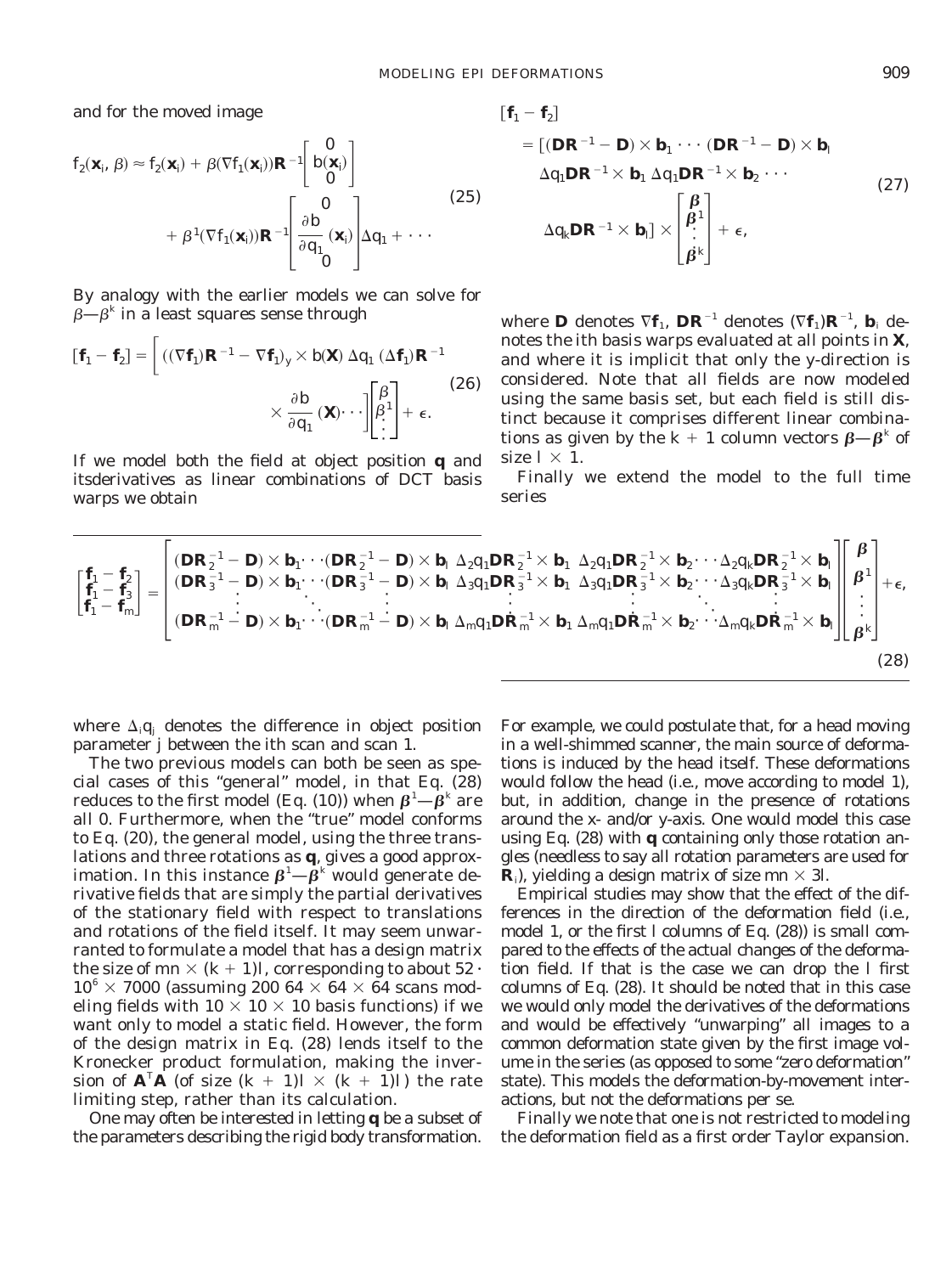In the presence of large movement a second term can be added to Eq. (21)

$$
d(\mathbf{q} + \Delta \mathbf{q}) \approx d(\mathbf{q}) + \left[\frac{\partial d}{\partial q_1} \frac{\partial d}{\partial q_2} \cdots \frac{\partial d}{\partial q_k}\right] \Delta \mathbf{q}
$$
  

$$
\begin{bmatrix} \frac{\partial^2 d}{\partial q_1^2} & \frac{\partial^2 d}{\partial q_1 \partial q_2} \cdots \frac{\partial^2 d}{\partial q_1 \partial q_k} \\ \frac{\partial^2 d}{\partial q_1 \partial q_2} & \frac{\partial^2 d}{\partial q_2^2} & \frac{\partial^2 d}{\partial q_2 \partial q_k} \\ \vdots & \vdots & \ddots & \vdots \\ \frac{\partial^2 d}{\partial q_1 \partial q_k} & \frac{\partial^2 d}{\partial q_2 \partial q_k} \cdots \frac{\partial^2 d}{\partial q_k^2} \end{bmatrix} (\mathbf{29})
$$

Modeling 1 +  $k + {k + 1 \choose 2}$  fields. It is straightforward to extend Eq. (28) in this case. This model may seem extravagant, but considering the special case above, where we concentrate on the effects of out-of-plane rotations, one would only model 5 fields, which is perfectly feasible with current computing power.

#### **METHODS**

#### *Simulated Data*

A 64  $\times$  64  $\times$  64 EPI image volume with isotropic 3-mm voxels was acquired on a 2 Tesla Magnetom VISION (Siemens, Erlangen) MRI scanner. The image was one in a series constituting an epoch-related auditory fMRI study. Scan to scan repetition time was 7 s and *TE* 40 ms. A slice 40 mm above the AC–PC plane was selected for the 2-D simulations.

Translations and rotations for time points 2 to 25 were created such that  $p_i(j + 1) = p_i(j) + N(0, 1)$  (in units of mm and degrees) for the two translations and the rotation relevant for the 2-D case. Random  $8 \times 8$  deformation fields were created according to  $(\mathbf{B}_v \otimes \mathbf{B}_x)\mathbf{b}$ , where **b** is a random independent identically distributed (*iid*)*N*(0, 5)  $64 \times 1$  column vector. Clearly these random fields have a spatial structure quite different from those observed in actual field maps, but the magnitude of distortions is comparable, ranging from  $-2$  to 2 pixels.

From the single 2-D image described above, time series of variable length were created based on the random movements and deformation fields. Time series were created according to both model 1 (field moving with subject) and model 2 (field stationary in scanner) using Eqs. (3) and (15), respectively. Varying levels of *iid* Gaussian noise was added to the images.

Singular value decomposition (SVD) of voxel mean corrected time series was used as a device to assess the spatiotemporal modes of variance before and after correction for deformations.

Data created according to the forward model 1 (Eq. (3)) was analyzed according to the corresponding estimation model (Eq. (10)) and data created according to forward model 2 (Eq. (15)) was analyzed with Eq. (20). In addition, data created according to forward models 1 and 2 were analyzed with the general estimation model given by Eq. (28).

#### *Empirical Data*

A healthy male volunteer was positioned in a 2 Tesla Magnetom VISION (Siemens, Erlangen) MRI scanner. Scan to scan repetition time was 4.86 s with a *TE* of 40 ms, and a total of 29 64  $\times$  64  $\div$  64 voxel EPI images with an isotropic voxel size of 3 mm were collected. The first four scans were discarded, leaving a total of 25. Head movement was lightly constrained, and the subject was instructed to perform a head rotation around the x-axis (pitch) and/or the y-axis (roll) every five scans.

Movement parameters were estimated using SPM99 (Ashburner and Friston, 1999a) and used to model the derivatives of the deformation field with respect to pitch and roll using Eq. (28). SVD was used to characterize the variance within the time series before and after resampling based on the estimated deformation fields. Note that because we did not model a static field, this "undeformation" will be relative to the deformation extent at the geometric mean position of the time series.

#### **RESULTS**

#### *Simulated Data*

The simulations indicated that deformation fields were readily estimated when analyzing a time-series using an estimation model corresponding to the forward model that was used to generate the data. Examples of the results of a simulation are shown in Figs. 3 to 9. For the simulations presented in Figs. 3 to 5 and 7 to 9, we used the deformation field shown in Figs. 1 and 2, scaled such that the deformations ranged from  $-2$  to 2 voxels. For the simulations presented in Fig. 6 another field, drawn from the same *iid* random vector **b**, was used. The time series was 25 scans in length, and the simulated movements are shown in Fig. 3. An SVD of the time series indicates that variance was dominated by movement and the eigenimages before "undeformation" exhibited a pattern determined by local magnitude of deformation and image gradient. This is consistent with observations based on real data. The deformation fields were estimated accurately when using estimation models corresponding to those used to generate the data, as evident from Figs. 4 and 5. When "undeforming" the time series  ${\sim}90\%$  of the movementrelated variance was removed. This is reflected in the eigenimages before and after "undeformation" shown in Figs. 4 and 5.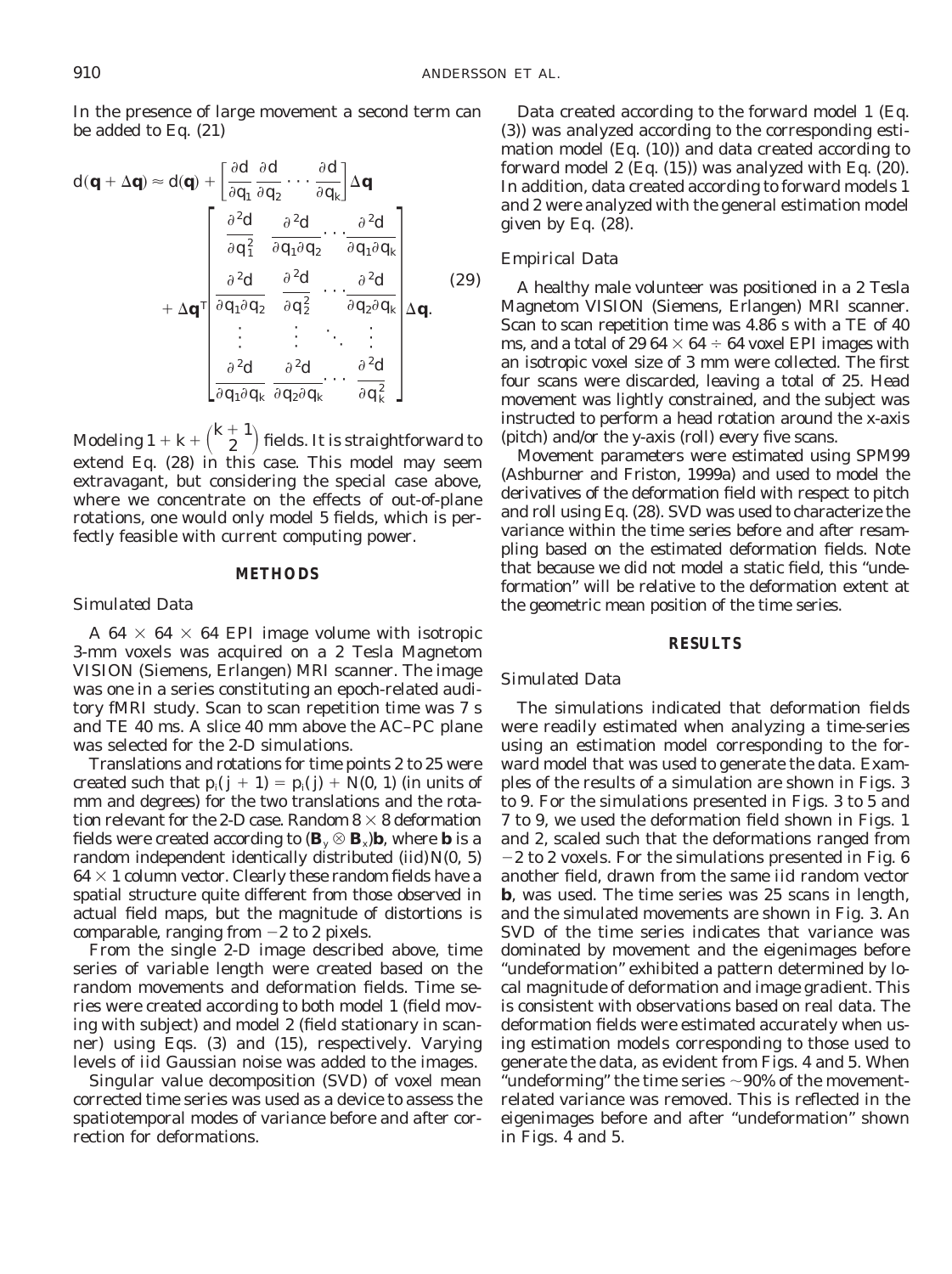

**FIG. 3.** Data used for simulations. Left panel: 2-D image used for simulations. Middle panel: Deformed image after having been imaged at the shown position in the deformation field that was used for the simulations. The deformation field shown in Figs. 1 and 2 was scaled to yield deformations of half the magnitude shown there (i.e., ranging from  $-2$  to 2 voxels) and was used for all the simulations. Right panel: Translations (left–right, solid line; anterior–posterior, dashed line) and rotations (dotted line) in mm and degrees, respectively, that was used for all simulations.

For clarity we show results from a simulation where no white noise was added to the time series. However, the method appears stable in the presence of white noise. Simulations with added white noise to yield signal-to-noise ratios (SNR) ranging from 200 to 2 indicate that only when SNR drops to about 10 does accuracy go down appreciably (Fig. 6). Simulated timeseries as short as 10 scans still allowed accurate estimation. The movements in the simulation depicted in the figures are large compared to those typically observed. Simulations were performed for a large range of movements with similar results.

The general estimation model defined by Eq. (28) yields sensible results when applied to data generated by either models 1 or 2 (Eqs. (3) or (15)). When analyzing data from model 1 the estimation of the field at  $\mathbf{q}_0$ (the first *l* columns in Eq. (28)) corresponds to the true field and the estimates of the derivative fields are very close to zero (Fig. 7). Because model 1 is a subset of the general model, the "undeformation" removed as much movement-related variance as the corresponding generative model and the first eigenimage was very similar to that in the lower right panel of Fig. 4 (data not shown). When analyzing data generated according to model 2, we estimated a static deformation field and derivatives with respect to three movement parameters (Fig. 8). For this case the "true" derivative fields were obtained from a numeric differentiation of the static deformation field itself. It can be seen that there are some differences between the "true" and the estimated fields. Furthermore, a location with large differences between the expected and estimated fields for one component tend to have large differences for one or more other components (e.g., at the anteriormost aspect of the brain). This is due to the correlation be-

tween the movement parameters in this particular simulation (with, e.g., a  $-0.48$  correlation between translation in the left–right direction and rotation), which tend to complicate the interpretation of the component fields. However, results, in terms of variance reduction, from the "undeformation" remain unchanged. The variance reduction is demonstrated in Fig. 9, which shows the first five eigenvalues for the "deformed" time series and for the time series "undeformed" according to model 2 and the general model. It is clear that a nearly equivalent variance reduction is achieved with the general model. It is not surprising that it is not identical because we employ a first order Taylor expansion in the general model. When including second order terms (i.e., according to Eq. (29)) this difference is virtually obliterated (data not shown).

# *Empirical Data*

The analysis of the 25 scans of empirical data proceeded for five iterations, taking  $\sim$ 30 min on a Sun Ultra 60 when modeling two derivative fields with 8  $\times$  $8 \times 8$  basis functions. The resulting derivative fields looked reasonable (Fig. 10, a formal comparison to measured field maps will be reported elsewhere) and indicated large changes of deformations, with respect to movement, in known problematic areas such as around the sinuses and at the temporal poles. The rate of change of deformation, in the most affected areas, was in the order of 0.1 to 0.15 voxels per degree rotation of the head. Because areas with large susceptibility gradients tend to coincide with areas with large T2\* gradients, this means that one degree of rotation may cause local intensity changes in the order of 5% (assuming a T2\* image intensity gradient of 50%). It is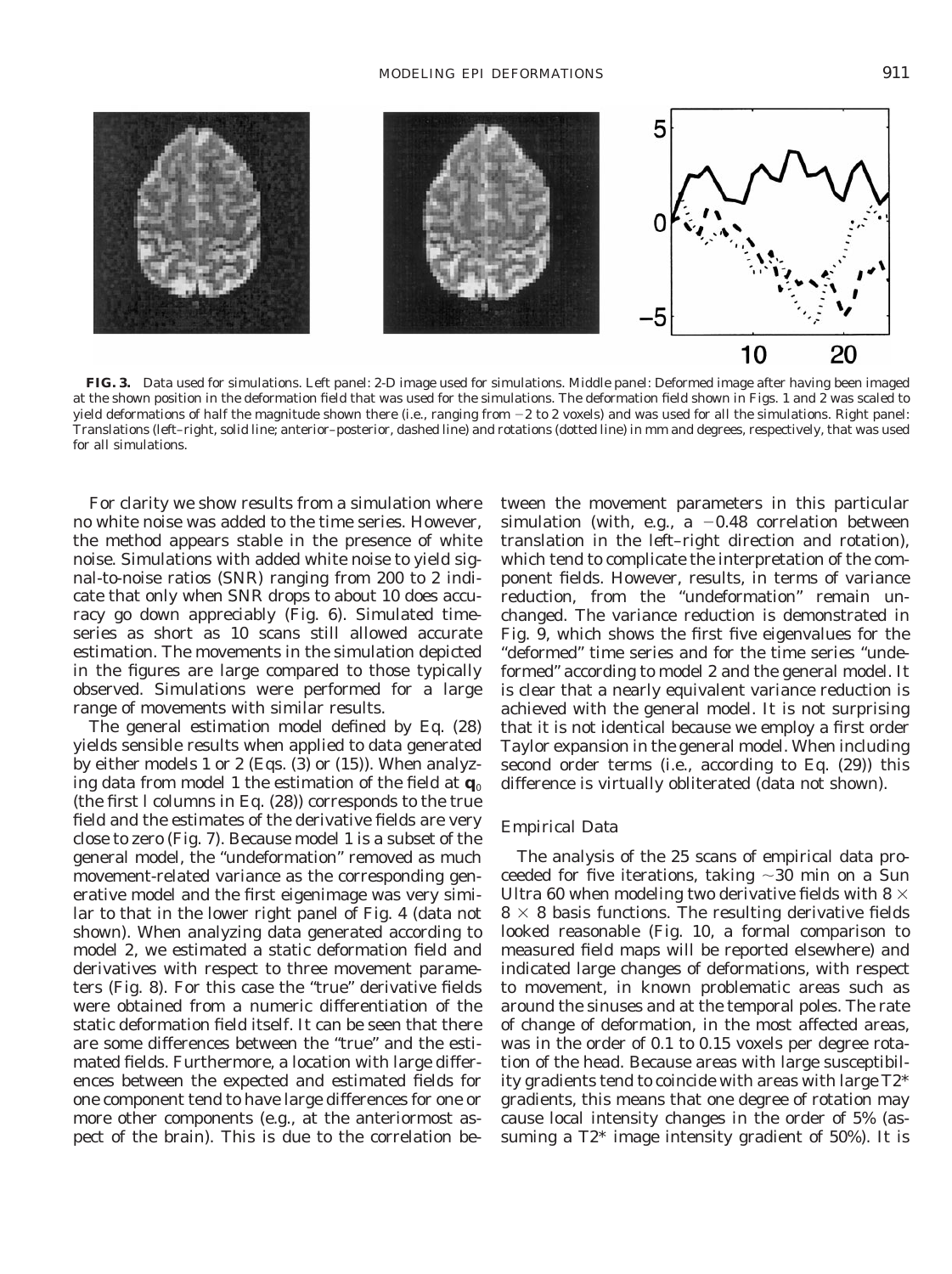

**FIG. 4.** Results from simulations generating data according to Eq. (3) and analyzing them using Eq. (10), i.e., using the model where the deformations are assumed to follow the object perfectly. The upper row shows the "true" and the estimated deformations fields, respectively, to the left and right. The lower left panel shows the first eigenimage (multiplied with the first singular value) of the SVD of the time series with the deformations in it. Note how the areas with high loadings correspond to those where we had large differences in Fig. 1 using the same deformation field. It should also be noted that the eigenvector corresponding to the first eigenimage has a  $>0.99$  correlation with the rotations shown in Fig. 3. The lower right panel shows the same after "undeformation" based on the estimated deformation field.

interesting to note the structured appearance of these maps with a clearly discernible left–right symmetry for x-axis rotations and corresponding antisymmetry for y-axis rotations. We stress that this is not a property that is conditional on our choice of basis-functions, which can model any field up to the specified cut-off frequency. Note also the pattern of opposite changes surrounding the air cavity in the sinuses (best visible in the transverse slices) showing the dipolar field introduced by this cavity.

The first eigenvector is clearly dominated by movement effects, being very close to a linear combination of the estimated rotation angles (Fig. 11, middle and right panels). The second eigenvector is probably due to intrascan movement showing a strong correlation to the derivative of rotation around the y-axis. The eigenvector spectra before and after "undeformation" shows that variance has been removed from the time series, albeit less so than for the simulated data. The realignment alone removed 84.6% of the variance from

this data set, and the "undeformation" removed an additional 4.7%. Note though that this corresponds to 30% of the residual variance, and an even larger proportion of residual movement related variance. The spectra appear to indicate that a similar proportion of variance was removed from both the first and the second component (which was not directly related to the movement parameters). This is not the case. In fact the first and second eigenvectors have traded places before and after "undeformation." Since so much of the variance relating to the first eigenvector  $(-49%)$  was removed, it was relegated to second place to be preceded by the eigenvector relating to intrascan movement which changed very little  $(\sim 5\%)$ .

The eigenimage of the realigned time series is shown in Fig. 12 along with the corresponding scaled eigenimage of the "undeformed" time series. Appreciable amounts of movement-related variance have been removed from the data, in particular from areas known to be influenced by susceptibility artefacts such as the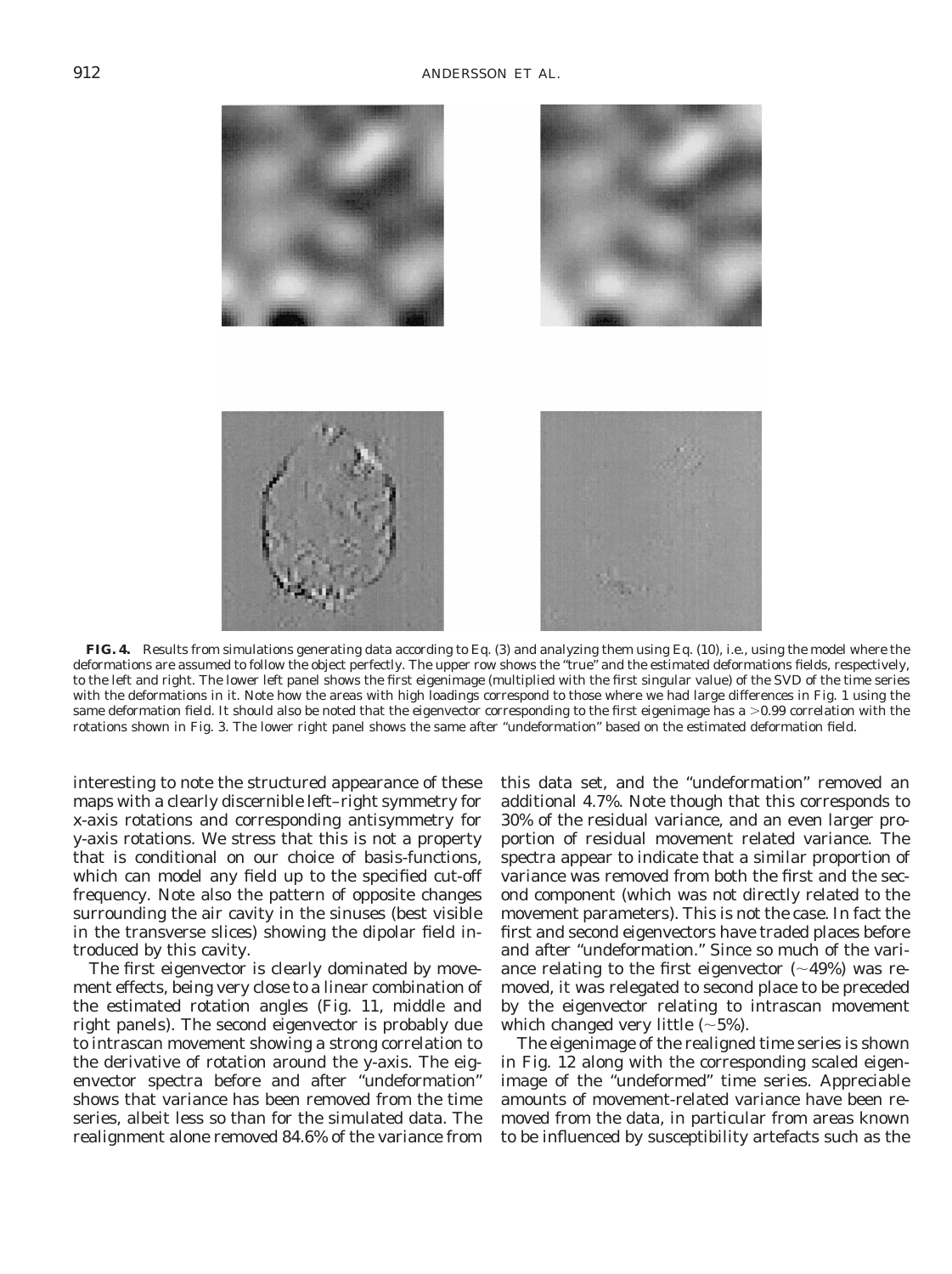

**FIG. 5.** Results from simulations generating data according to Eq. (15) and analyzing them using Eq. (20), i.e., using the model where the deformations are assumed to be stationary in the scanner framework. The upper row shows the "true" and the estimated deformations fields, respectively, to the left and right. The lower left panel shows the first eigenimage (multiplied with the first singular value) of the SVD of the time series with the deformations in it. Note how the areas with high loadings correspond to those where we had large differences in Fig. 1 using the same deformation field. It should also be noted that the eigenvector corresponding to the first eigenimage has a  $>0.96$ correlation with the rotations shown in Fig. 3. The lower right panel shows the same after "undeformation" based on the estimated deformation field.

frontal cortex (seen best in the sagittal section) and the temporal poles (seen best in the coronal section).

#### **DISCUSSION**

It is evident that even after rigid-body registration, considerable movement-related variance is still present in the fMRI time series. There are a number of conceivable explanations for this, including (i) interpolation errors (Ostuni *et al.,* 1997; Grootoonk *et al.,* 2000), (ii) spin-history effects (Friston *et al.,* 1996), (iii) movement-by-deformation interactions (Jezzard and Clare, 1999), and (iv) movement within (as opposed to between) (which is implicitly assumed in most realignment methods, Kim *et al.,* 1999) scans. An excellent discussion of these matters may be found in Cox (Cox, 1996. Motion and functional MRI. http://varda. biophysics.mcw.edu/ $\sim$ cox/regnotes.ps).

In principle it should be possible to discriminate among these causes using their expression in the temporal and spatial domain.

Interpolation effects should manifest themselves as a linear combination of periodic functions of linear combinations of the realignment parameters (Grootoonk *et al.,* 2000), although for small movements these may be expressed as linear functions of the realignment parameters. In the spatial domain the effects should appear as linear combinations of Sinc kernels leading to the tell-tale high-frequency ringing patterns radiating from areas with large spatial derivatives.

Spin history effects would be expected, in the temporal domain, to appear as the derivative of the realignment parameters convolved with an exponential decay, whereas in the spatial domain they should contain anatomical information in that the effect should be dependent on local T1.

Movement-by-deformation interactions should be appreciable mainly in areas with nonzero deformation fields, i.e., in areas with susceptibility artefacts (for a well-shimmed scanner). Furthermore, if we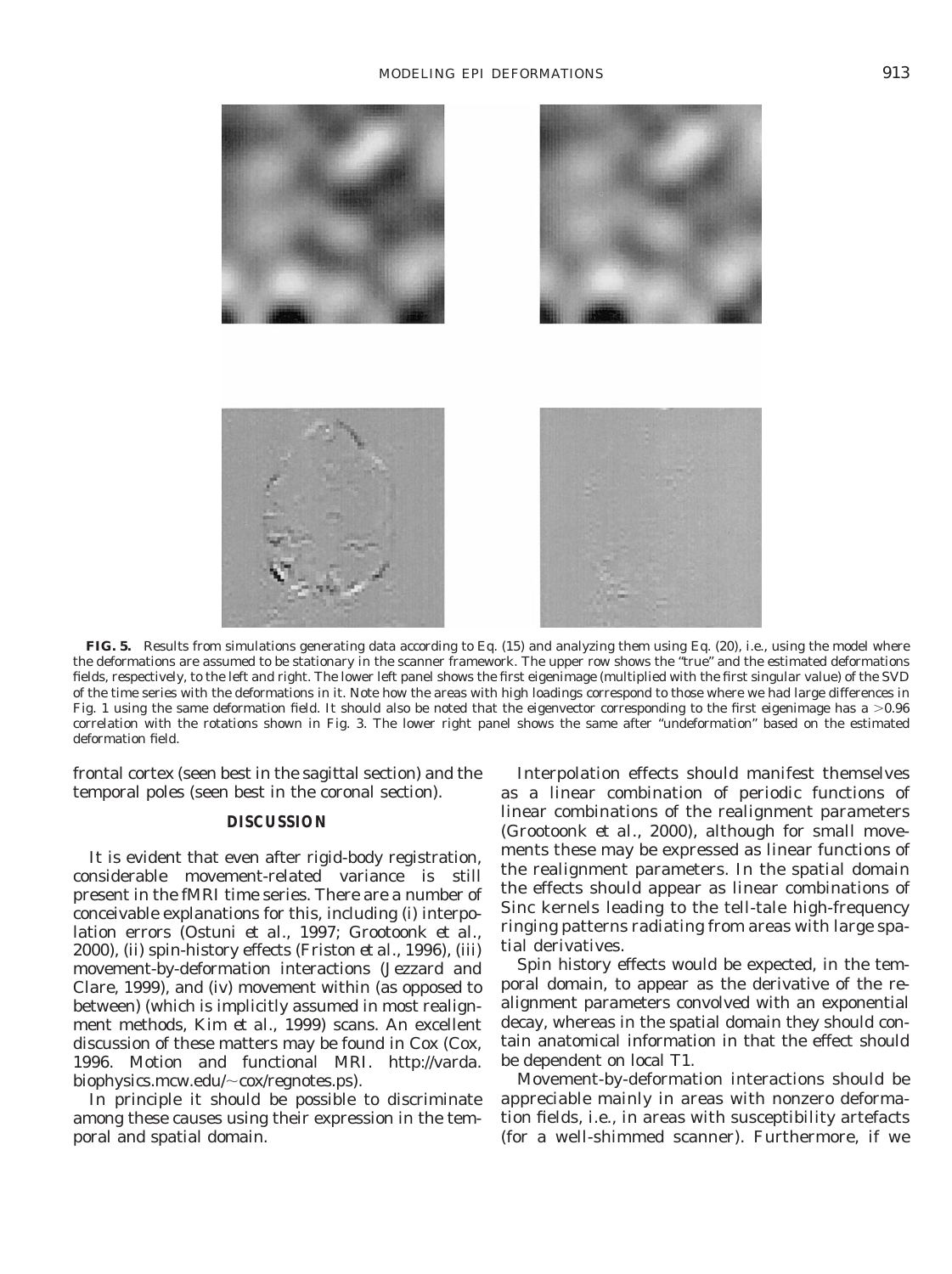

**FIG. 6.** Results from simulations assessing the effects of white noise on the ability to estimate the deformations. Data were generated and analyzed according to model 2. White noise was added to the data sets to yield signal-to-noise ratios (SNR) from 200 to 2, and at each SNR 10 simulations were performed. The top left panel shows the mean and standard deviation of the sum of squared differences between the true and the estimated fields. The top right panel shows the true deformation field. The lower left and lower right panels show estimated deformation fields selected from the simulations with errors corresponding to the dotted and dashed horizontal lines in the upper left panel, respectively.

look at the series expansion suggested by Eq. (29), we would expect to find modes related to the realignment parameters (corresponding to the first partial derivatives of the deformation fields) and modes related to the realignment parameters squared (corresponding to the second partial derivatives), etc. Furthermore we would expect each subsequent mode to explain less variance due to the converging properties of the Taylor expansion, i.e., the realignment parameters should explain more variance than the realignment parameters squared. Finally it should be noted that this effect may be pronounced only for a subset of movement parameters, e.g., the out-ofplane rotations.

Finally, movement within scans should lead to apparent deformations of the object during the scan/scans within which movement occurs. In the temporal domain this should yield effects related to the temporal derivative of the movement parameters, and in the spatial domain it should be pronounced along edges in the image. The exact appearance would depend on the specific type of movement.

Hence, there is not a single cause for the movementrelated residual variance in fMRI time series, and it may be possible that there is no one cause that consistently dominates. It is likely that the increased use of high field scanners will render movement-by-susceptibility interactions an important source of variance. Further work in this area would ideally aim towards models accommodating all or several of these effects, since clearly there will be interactions among them. For example, high-order interpolation with Sinc kernels is implicitly based on fitting linear combinations of basis functions to the support points given by the original voxel centres. In the presence of deformation fields we mislocate the support points, yielding a different (wrong) linear combination. We suggest this as a tentative explanation for the finding (J. Andersson, unpublished observation) that the amount of movementrelated residual variance increases as the size of the interpolation kernel increases (the larger the kernel, the more "wrong information" is included).

In addition, all of these effects may interact with movement parameter estimation (see Andersson, 1998, for an example of interaction of interpolation errors with movement estimation). From the data collected for the present paper it is also clear that the movement-by-susceptibility interactions influence the estimation of movement parameters. When performing a reregistration of the data following "undeformation" based on the initial set of realignment parameters, we found "residual movements" in the order of 0.5°. Al-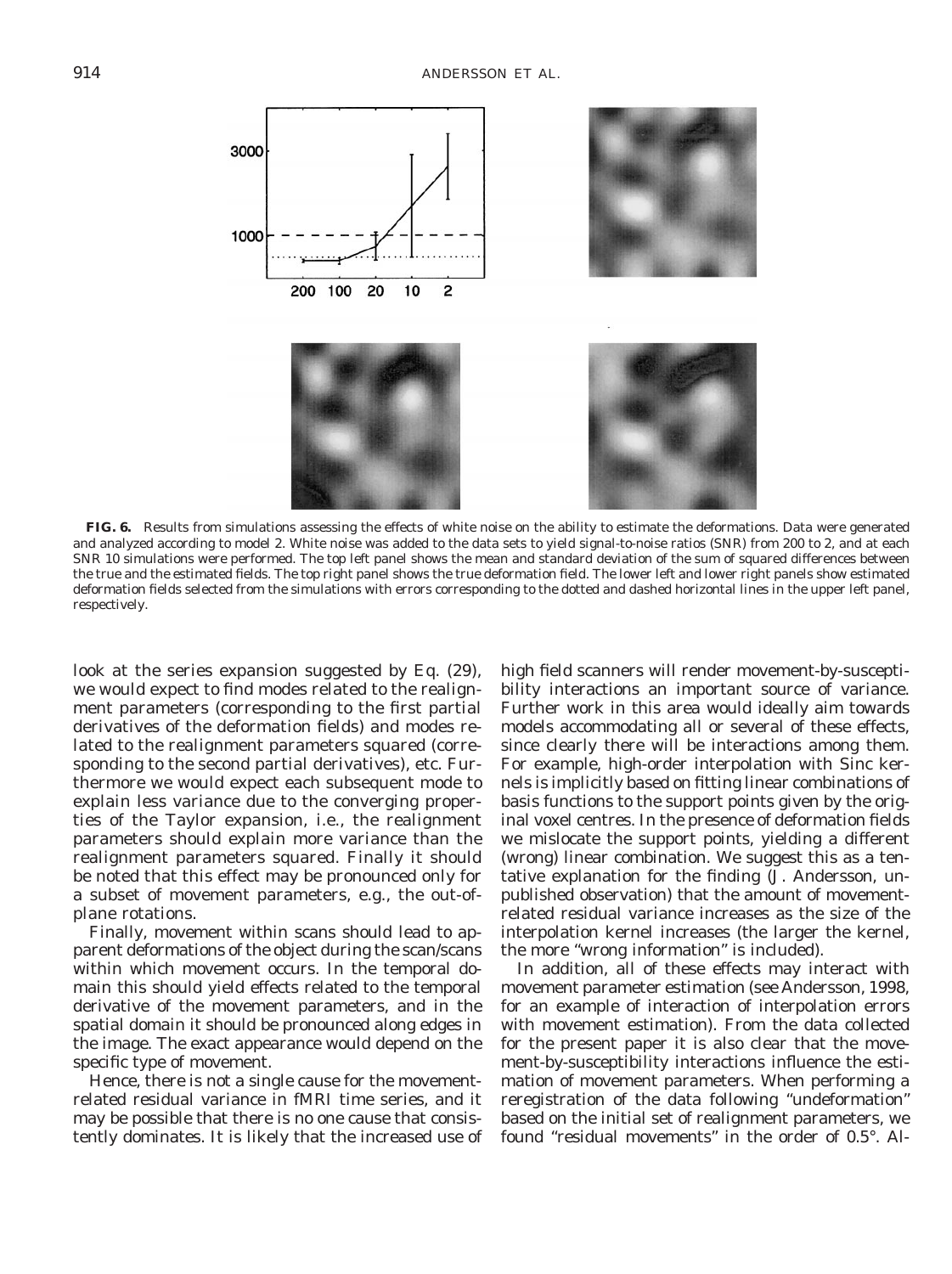

**FIG. 7.** Results from simulations generating data according to Eq. (3) and analyzing them using the general model defined by Eq. (28) modeling the static field and the derivatives with respect to x- and y-translation and rotation  $(\Psi)$ . The estimated static field (upper left panel) is very similar to the "true" one (as seen, e.g., in upper left panel of Fig. 5). The derivative fields have been scaled to yield changes in deformation per mm or per degree for translations and rotations, respectively. The scale has been set such that the full range of the grey scale corresponds to  $-0.2$  to 0.2 voxels, i.e., the maps are multiplied by ten compared to the static map which ranges from  $-2$  to 2 voxels. Despite this amplification the maps show very little structure, which is consistent with them being zero as expected.

though this idea is not pursued in the present paper, it may prove beneficial to move away from the pair wise registration of images towards a "true" time-series registration in which deformation models such as those suggested here may be incorporated directly.

It is feasible to combine an explicit measurement of the deformation field at a given position when modeling the derivatives of this field according to Eq. (28). This would potentially combine the strengths of *pre* and *post hoc* methods by supplying explicit data for the field modeled by the first *l* columns of Eq. (28). There is potentially very little information in EPI data about the static (with respect to the object) field since only rotations around the z-axis (yaw) would be expected to contribute. There is typically little such rotation in actual time series. In addition, by modeling the derivatives there is no need to acquire a field map for each scan and there is no risk of introducing additional movement-related variance through errors in those measurements. In such a setting it might be beneficial to use a slightly more time consuming method for measuring the field map (Chen and Wyrwicz, 1999) which avoids problems with phase unwrapping.

Previous work on retrospective correction for geometric distortions in EPI images has been based on registration to images with no, or very little, geometric distortions (Studholme *et al.,* 1999; Kybic *et al.,* 2000). Hence, it has concentrated on the distortions per se rather than the movements-by-distortions interaction, which is the focus of the present paper. The method suggested in the present paper attempts to estimate a deformation field(s) and undistorted images of an unknown object given multiple distorted images acquired at known (or estimable) positions. In contrast, the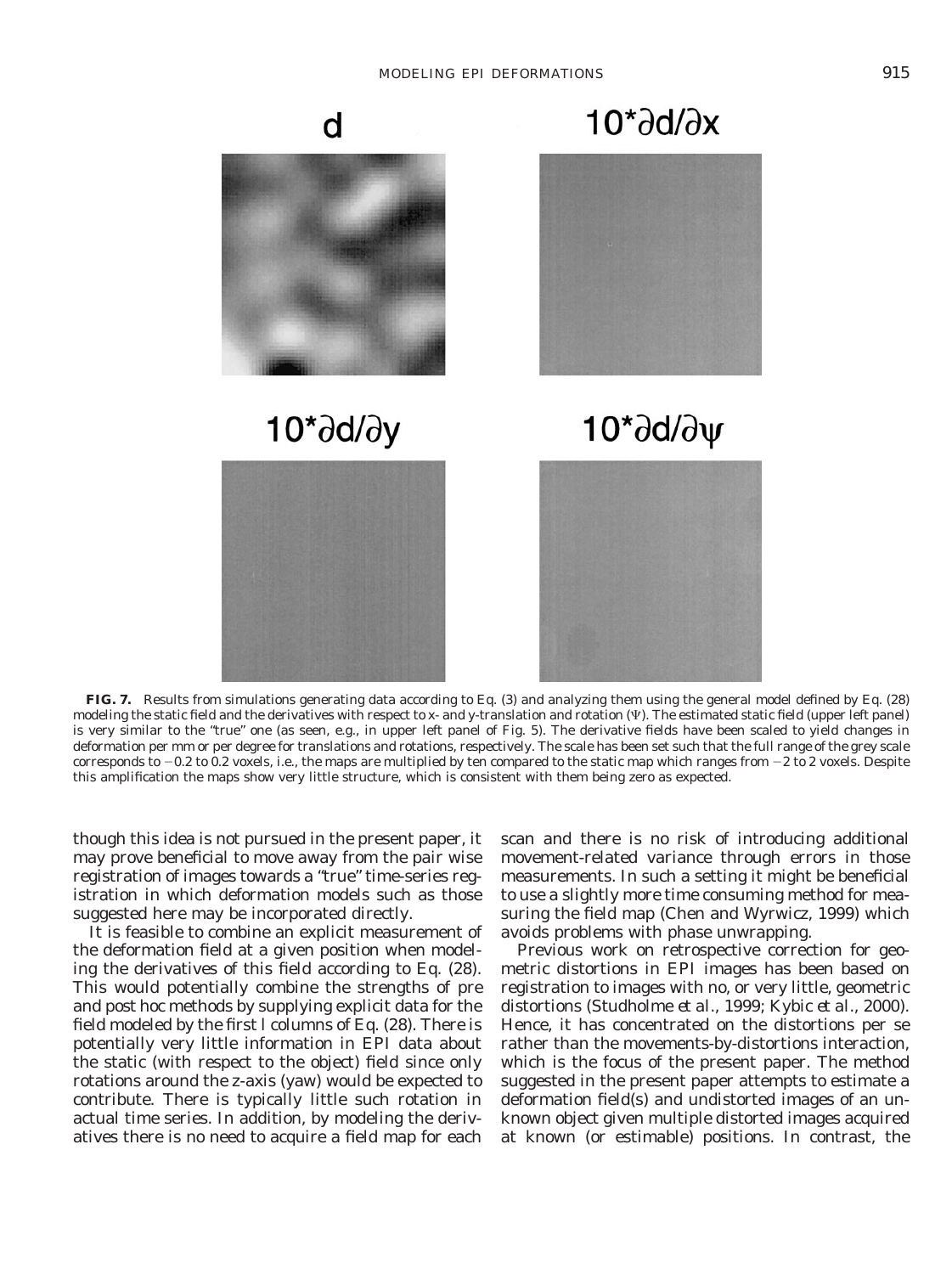

**FIG. 8.** True (upper row) and estimated (lower row) maps of field for object position *q* (column 1) and derivatives with respect to x- and y-translation and rotation (columns 2 to 4, respectively). The derivative fields are scaled to yield rate of change of deformation per millimeter and degree for translations and rotations, respectively. The derivative images are scaled such that the grey scale ranges from  $-0.2$  to 0.2 voxels, whereas the static field ranges from  $-2$  to 2 voxels.

other methods assume the existence of an undistorted image of the object, but with an unknown intensity mapping between them.

Further work is needed on the model we have suggested. The purpose of the present paper is to present the mathematical framework. Points that will be ad-

dressed in a subsequent paper are: Which effects we need to model for EPI data, i.e., is it sufficient to model changes in deformation with respect to pitch and roll? Do we need to model some/all second order effects (i.e., Eq. (29))? How many basis functions do we need (i.e., at which spatial scales do the movement-related changes



**FIG. 9.** The left panel shows the first five eigenvalues for the time series generated according to model 2, before "undeformation," after "undeformation" using model 2, and after "undeformation" using the general model in solid, dashed and dotted lines, respectively. The middle panel shows the first eigenimage multiplied with the first singular value after undeformation with model 2 (i.e., is identical to lower right panel of Fig. 5). The right panel shows the same after "undeformation" using the general model.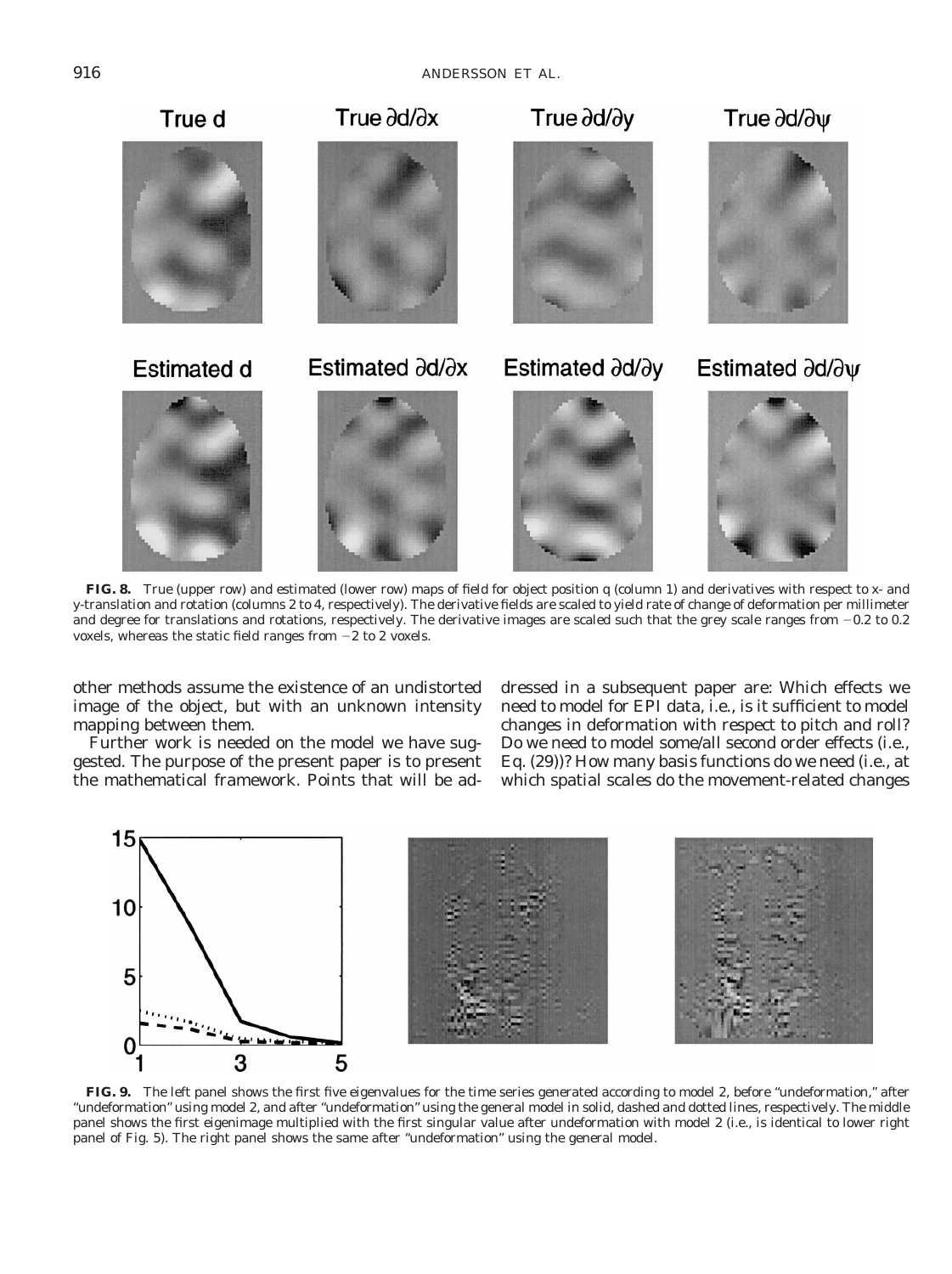

**FIG. 10.** The left column shows selected transversal, coronal and sagittal slices through an EPI image from the human experiment at the reference position. The middle and right columns show rate of change of deformation with respect to object rotation around the left–right  $(\theta)$ and the anterior–posterior  $(\phi)$  axis, respectively. The derivative images are scaled such that the range is  $-0.2$  to 0.2 voxels per degree. Note the left–right symmetry for  $\partial d/\partial \theta$  and the left right antisymmetry for  $\partial d/\partial \phi$ . Note also the relatively focal changes in areas known to be affected by susceptibility artefact such as the orbitofrontal cortex and the temporal lobes.

in resulting magnetization occur)? Can we speed the algorithm up by subsampling in the spatial and/or temporal domain? It has been shown previously that execution time for registration can be reduced by sampling only areas with high information content (Andersson, 1995), which would, in the present case, be



**FIG. 11.** Left panel shows 10 first eigenvalues for realigned (solid line) and realigned and "undeformed" (dashed line) time series. Middle panel shows first (solid line) and second (dashed line) eigenvector of realigned time series. Right panel shows estimated rotations (degrees) around the x- (solid line) and y-axis (dashed line).

voxels with large image gradients in images at the extremes of the estimated motion. We will also examine the method's behavior for data sets with known task-related movement.

In addition one could consider extending the model to include also the intensity correction based on the determinant of the local Jacobian to compensate for the compression/dilution of signal caused by the deformations (e.g., Jezzard and Balaban, 1995; Studholme *et al.,* 1999). The issue here is that as the deformations causes us to sample less densely than we believe, we will in addition integrate signal over a larger volume, and vice versa. Hence, in areas where the deformations change rapidly in the phase encode direction, there will in addition to the geometric deformation be an intensity scaling.

In the present paper we have presented a mathematical framework for modeling field changes resulting from subject movement. The same framework could in principle be adapted to model field changes resulting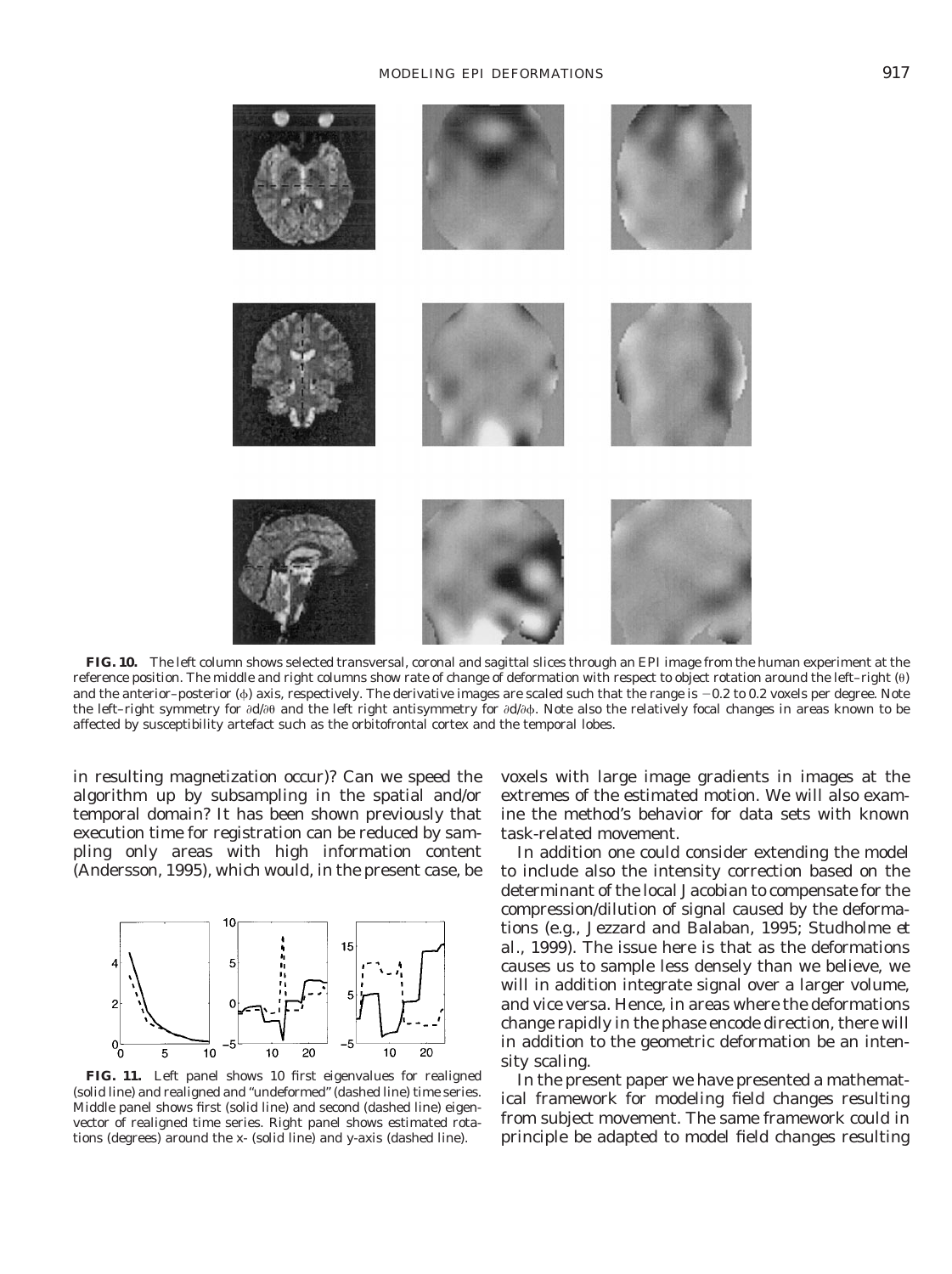Undeformed time series

# Realigned time series



**FIG. 12.** First eigenimage multiplied with first singular value for realigned time series (left) and second eigenimage multiplied with second singular value for realigned and "undeformed" time series (right). The images are shown in the same scale and slices are taken at the same levels as in Fig. 9. Note how much of the movementrelated variance along the edges has been removed. This is particularly true for frontal areas as seen in the sagittal slice and temporal areas seen in the coronal slice.

from other measurable sources such as verbal responses (Birn *et al.,* 1998). Consider a paradigm where the response could be one of a limited number of spoken words, e.g., yes or no. The resulting deformations could then be modeled using a finite impulse response (FIR) model, where a separate field is modeled following each type of response.

# **CONCLUSION**

In the present paper we have established a mathematical framework for modeling deformations caused by magnetic field inhomogeneities. We have shown how two special cases may be modeled within the framework of a general model for which a fast algorithm exists. We have demonstrated the feasibility of the method by simulations and using an empirical data set, showing that sensible estimates of deformation fields, or derivatives thereof, are obtained and that movement-related variance can be reduced. A more comprehensive characterization of its application to EPI time-series will be reported separately.

#### **ACKNOWLEDGMENTS**

This work was supported by a grant from STiftelsen för INTernationalisering av högre utbildning och forskning (STINT) and by the Wellcome trust.

#### **REFERENCES**

- Andersson, J. L. R. 1995. A rapid and accurate method to realign PET scans utilizing image edge information. *J. Nucl. Med.* **36:** 657–669.
- Andersson, J. L. R. 1998. How to obtain high-accuracy image registration: Application to movement correction of dynamic positron emission tomography data. *Eur. J. Nucl. Med.* **25:** 575–586.
- Ashburner, J., and Friston, K. J. 1999a. Image registration. In *Functional MRI* (Moonen, C. T. W., and Bandettini, P. A., Eds.), pp. 285–299. Springer-Verlag, Berlin.
- Ashburner, J., and Friston, K. J. 1999b. Nonlinear spatial normalization using basis functions. *Hum. Brain Mapp.* **7:** 254–266.
- Birn, R. M., Bandettini, P. A., Cox, R. W., Jesmanowicz, A., and Shaker, R. 1998. Magnetic field changes in the human brain due to swallowing or speaking. *Magn. Reson. Med.* **40:** 55–60.
- Chen, N.-K., and Wyrwicz, A. M. 1999. Correction for EPI distortions using multi-echo gradient-echo imaging. *Magn. Reson. Med.* **41:** 1206–1213.
- Cox, R. W., and Jesmanowicz, A. 1999. Real-time 3-D image registration for functional MRI. *Magn. Reson. Med.* **42:** 1014–1018.
- Eddy, W. F., Fitzgerald, M., and Noll, D. C. 1996. Improved image registration by using Fourier interpolation. *Magn. Reson. Med.* **36:** 923–931.
- Friston, K. J., Ashburner, J., Frith, C. D., Poline, J.-B., Heather, J. D., and Frackowiak, R. S. J. 1995. Spatial registration and normalisation of images. *Hum. Brain Mapp.* **3:** 165–189.
- Friston, K. J., Williams, S., Howard, R., Frackowiak, R. S. J., and Turner, R. 1996. Movement-related effects in fMRI time-series. *Magn. Reson. Med.* **35:** 346–355.
- Grootoonk, S., Hutton, C., Ashburner, J., Howseman, A. M., Josephs, O., Rees, G., Friston, K. J., and Turner, R. 2000. Characterisation and correction of interpolation effects in the realignment of fMRI time series. *NeuroImage* **11:** 49–57, doi:10.1006/nimg.1999.0515.
- Hajnal, J. V., Myers, R., Oatridge, A., Schwieso, J. E., Young, I. R., and Bydder, G. M. 1994. Artifacts due to stimulus correlated motion in functional imaging of the brain. *Magn. Reson. Med.* **31:** 283–291.
- Hajnal, J. V., Saeed, N., Soar, E. J., Oatridge, A., Young, I. R., and Bydder, G. M. 1995. A registration and interpolation procedure for subvoxel matching of serially acquired MR images. *J. Comput. Assist. Tomogr.* **19:** 289–296.
- Jezzard, P., and Balaban, R. S. 1995. Correction for geometric distortion in echoplanar images from B<sub>0</sub> field variations. Magn. Re*son. Med.* **34:** 65–73.
- Jezzard, P., and Clare, S. 1999. Sources of distortion in functional MRI data. *Hum. Brain Mapp.* **8:** 80–85.
- Jiang, A., Kennedy, D. N., Baker, J. R., Weisskoff, R. M., Tootell,